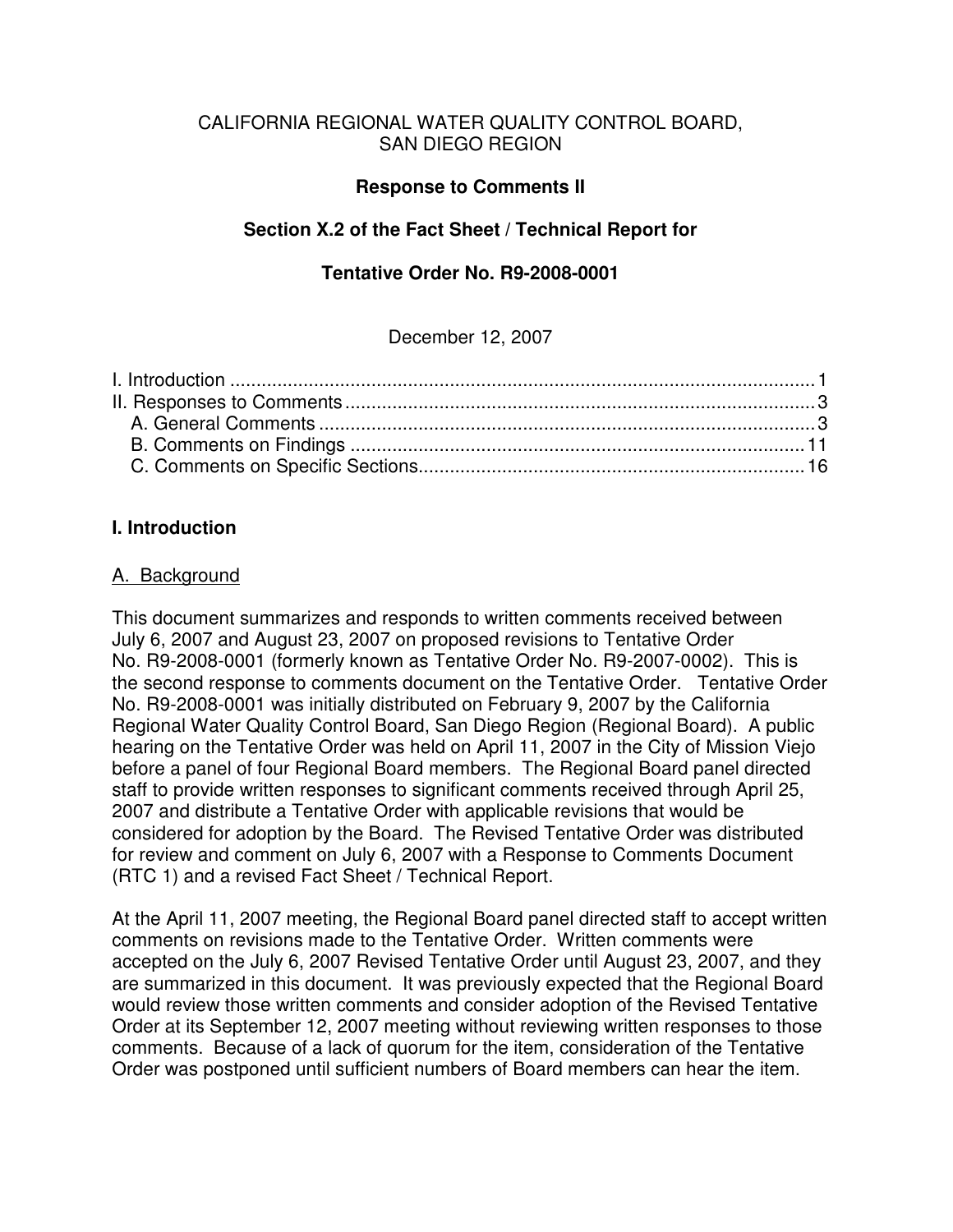This second Response to Comments (RTC 2) document and a Revised Tentative Order (dated December 12, 2007) are being distributed in order to facilitate public review and preparation for the consideration of the Tentative Order No. R9-2008-0001 by the Regional Board. At this time it is expected that the Regional Board will consider adoption of the final Revised Tentative Order in early 2008.

### B. Contents of This Document

Twelve commenters provided approximately 119 comments during the second written comment period from July 6, 2007 to August 23, 2007 (Table 1). Several comments responded to revisions incorporated in the July 6, 2007 Revised Tentative Order. Most comments, however, addressed requirements that were not changed from the initial Tentative Order released for review in February 2007.

Most comments also repeated concerns that were previously addressed in RTC 1. New responses have not been drafted for repeat comments that lacked sufficient new information. Instead, readers are directed to the appropriate section in the RTC 1 document. Other comments reiterated previous concerns and provided additional supporting material. The new material, however, generally did not sufficiently refute the factors supporting the requirements within the July 6, 2007 Revised Tentative Order. In these cases, responses are provided in this document. In a few instances, consideration of new material resulted in further revisions to the Tentative Order and/or Fact Sheet.

In this document, the comments have been summarized and paraphrased. Many of the comments received were similar to other comments received. These comments have been grouped in order to minimize redundancy.

The overall organization of this document generally follows the organization of Tentative Order No. R9-2008-0001. Responses to "General Comments" are presented first, followed by responses to "Comments on Findings". The remainder of the document contains responses to "Comments on Specific Sections," presented in the same sequence as the sections in the Tentative Order. Changes to the Tentative Order and Fact Sheet, resulting from a comment, are noted in the response to that particular comment.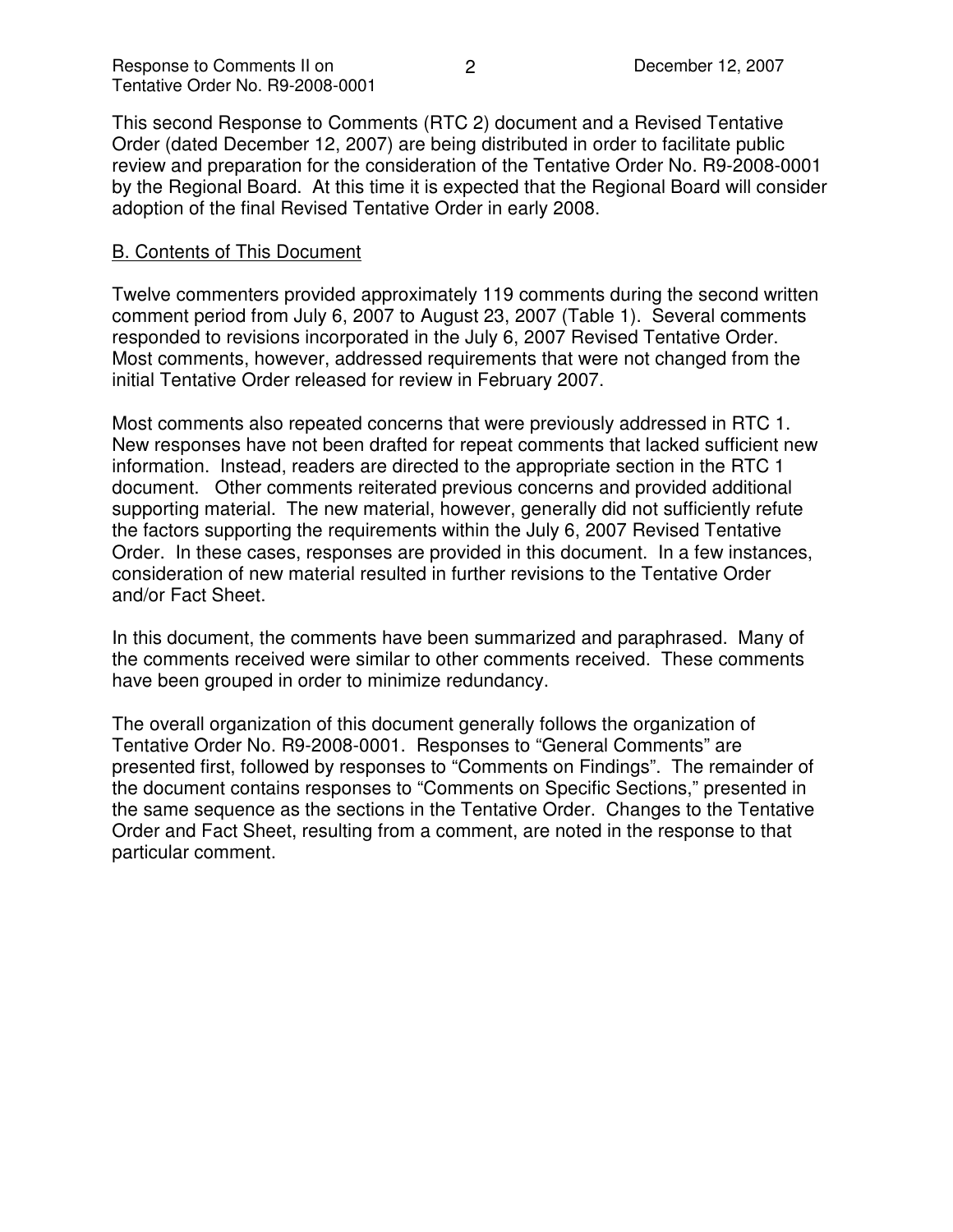#### **Table 1**

## **Organizations providing written comments on the July 6, 2007 Revised Tentative Order No. R9-2007-0002 (now identified as No. R9-2008-0001)**

| Building Industry Association of Orange County<br>and Building Industry Legal Defense Fund | City of Mission Viejo                                          |
|--------------------------------------------------------------------------------------------|----------------------------------------------------------------|
| City of Aliso Viejo                                                                        | <b>Construction Industry Coalition</b><br>on Water Quality     |
| City of Dana Point                                                                         | County of Orange                                               |
| City of Laguna Hills                                                                       | <b>Natural Resources Defense</b><br>Council and Defend the Bay |
| City of Laguna Niguel                                                                      | <b>Orange County Vector Control</b><br><b>District</b>         |
| City of Lake Forest                                                                        | Rancho Mission Viejo                                           |

# **II. Responses to Comments**

### A. General Comments

# *1. The Tentative Order Exceeds Federal Law*

*Commenters: County of Orange, City of Dana Point, City of Aliso Viejo, Building Industry Association of Orange County and Building Industry Legal Defense Fund*

Comment: Several commenters reiterated concerns that various aspects of the Revised Tentative Order exceed the requirements outlined in the Clean Water Act<sup>1</sup> (CWA). Therefore, commenters continue, the Tentative Order is an unfunded mandate placed upon local governments by the State of California. Elements of the Revised Tentative Order specifically referenced by commenters include the Business Plan (Section F.3) and hydromodification (Section D.1.h). Commenters also cited general provisions, including requirements to control discharges into storm drains. Others declared that requirements that are "more explicit" (language used in Finding E.6) than federal regulations actually exceed federal regulations.

 $<sup>1</sup>$  Clean Water Act in this document refers to the Federal Water Pollution Control Act, as amended.</sup>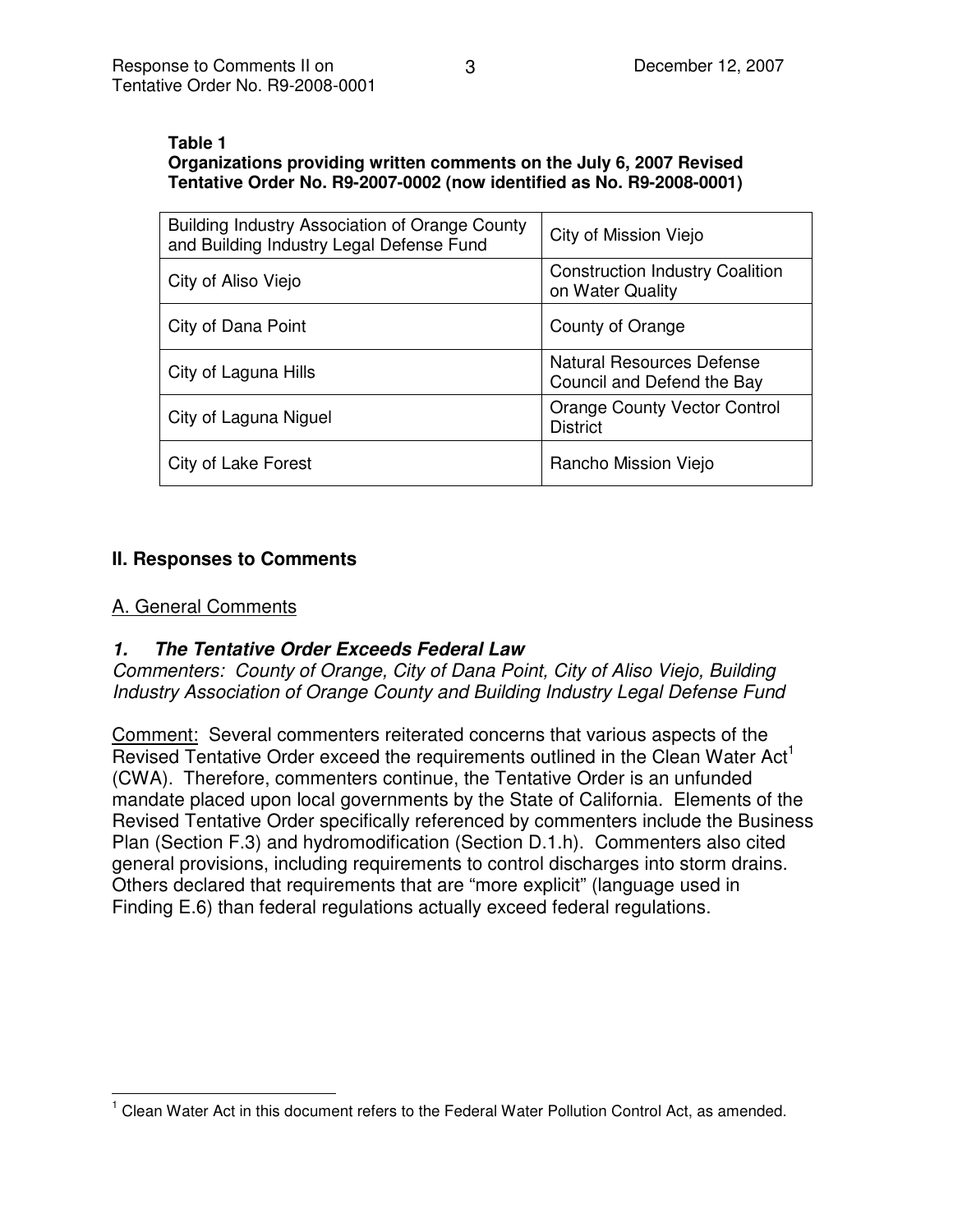Response: These comments were all previously considered and addressed in developing the Tentative Order and responding to previous comments. However, in response to comments on unfunded mandates, Finding E.6 and related Fact Sheet sections have been revised. This language also revises Response No. 5 in RTC 1.<sup>2</sup>

Discussions of the other issues raised in this general comment can be found in RTC 1, Section X.1 of the Fact Sheet. No further changes have been made to the Revised Tentative Order in response to these comments. The municipal storm water business plan is discussed in RTC 1 Response No. 55 and Response No. 30 of this document. Requirements to control discharges into storm drains are discussed in RTC 1 Response No. 2 and Response No. 6 in this document. Requirements regarding hydromodification are discussed in RTC 1 Response No. 34 and Response No. 20 of this document.

## *2. The Tentative Order Dictates the Manner of Compliance*

*Commenters: City of Dana Point, City of Lake Forest, County of Orange*

Comment: Commenters suggested that the Tentative Order improperly dictates the methods of compliance in contrast to California Water Code (CWC) Section 13360. For instance, commenters claim that municipalities should be able to meet the general standard for Maximum Extent Practicable (MEP) in any manner they choose and that restricting the placement of management measures within receiving waters is equivalent to dictating how compliance must be achieved.

Response: The issue of prescribing the manner of compliance, and the relationship to the MEP standard, was previously considered and addressed in developing the Tentative Order and in responding to previous comments. This general issue is discussed in Response No. 6 in RTC 1. No changes have been made in response to this comment.

# *3. Flexibility, Prescriptive Requirements, and the Role of the Drainage Area Management Plan (DAMP)*

*Commenters: County of Orange, City of Dana Point*

Comment: Commenters repeated concerns that requirements within the Revised Tentative Order did not more closely match the activities described in the Copermittees' Drainage Area Management Plan (DAMP). They noted that the DAMP generally calls for more programmatic flexibility or fewer commitments than the Revised Tentative Order. They also suggested that specificity within the Tentative Order lessens their ability to manage municipal programs with an iterative approach.

 $2$  On July 6, 2007 the California Regional Water Quality Control Board, San Diego Region, distributed a document containing responses to comments received on the initial Tentative Order No. R9-2007-0002 that was released for review on February 9, 2007. That Response to Comments document became Section X of the Tentative Order's Fact Sheet / Technical Report and is referred to as RTC 1 in this document. A Revised Tentative Order was concurrently released on July 6, 2007.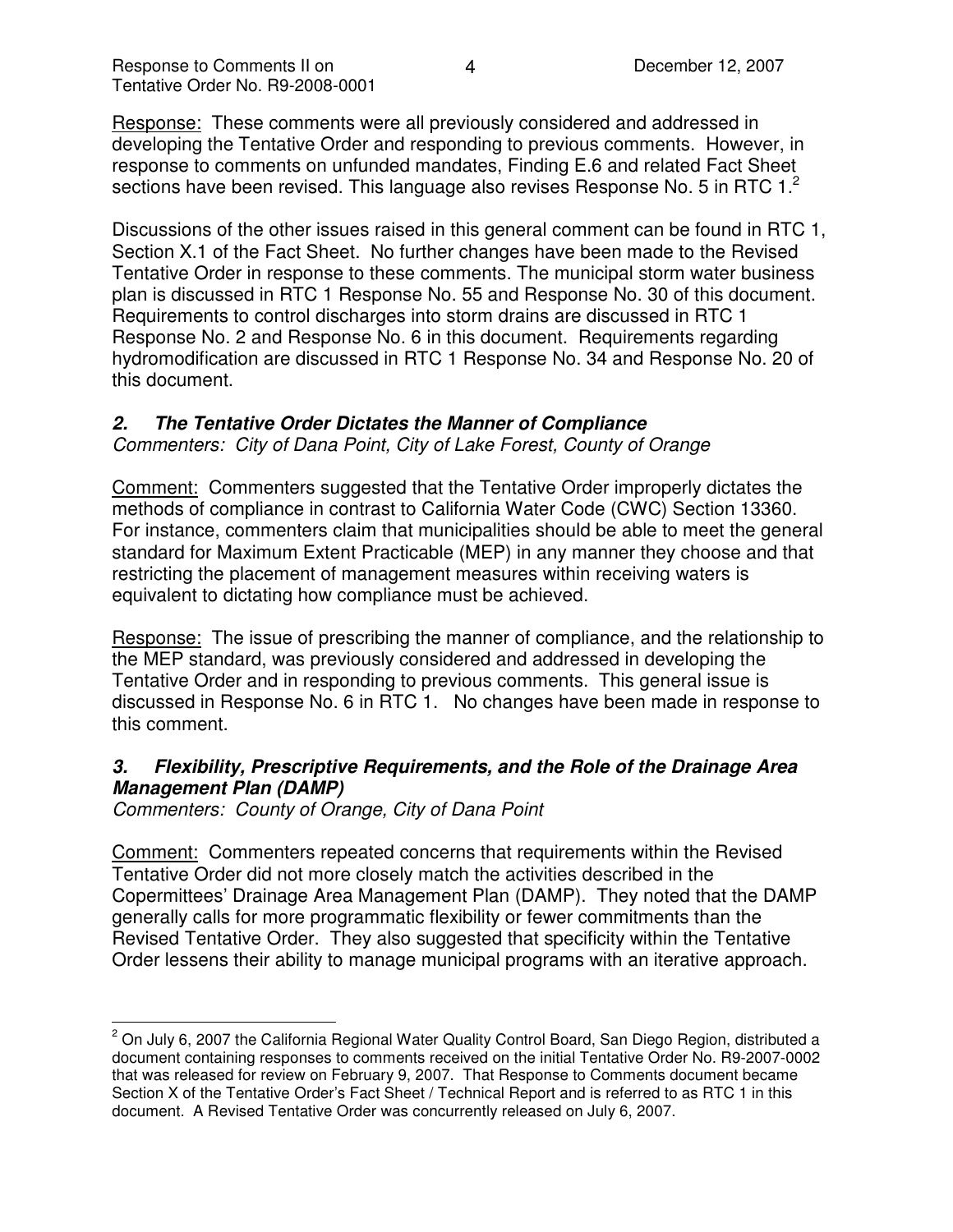Response: The DAMP was fully reviewed and considered during the development of the Tentative Order. Comments regarding these issues were previously addressed in Response No. 1 of RTC 1. No changes have been made in response to this comment.

# *4. Use of the Terms "Exceedance" and "Violation"*

*Commenters: City of Dana Point, County of Orange*

Comment: One comment continued previous objections to the use of the term "violation" in the Revised Tentative Order when referring to instances when water quality objectives are exceeded. The commenter prefers the term "exceedance," as has been used in previous Regional Board documents.

Response: This issue was considered when the Tentative Order was developed and also in response to previous comments. Response No. 16 of RTC 1 provides a discussion of the issue in the context of Finding C.7. No changes have been made in response to this comment.

# *5. Regulating Discharges from Third Parties*

*Commenters: City of Dana Point, City of Lake Forest, City of Aliso Viejo*

Comment: Several comments raised concerns previously addressed about requirements to control discharges from various classes of third parties. Comments suggested that municipalities lack authority or control over other local and State agencies, including Phase 2 municipalities. Commenters are concerned that the tentative requirements do not adequately reflect the level of control they can exert.

Response: These issues have been fully considered previously. The Regional Board has followed federal guidance regarding third party discharges into the Copermittees' MS4s. Responses No. 2 and No. 7 in RTC 1 provide discussions of these issues. No changes have been made in response to this comment.

# *6. Controlling Discharges Into the MS4*

*Commenters: Building Industry Association of Orange County and Building Industry Legal Defense Fund*

Comment: One general comment asserts that municipalities should not be considered in violation of the NPDES Permit due to discharges into the municipal separate storm sewer system (MS4). The commenter contends that municipalities should be required to adopt means, measures, and controls, but not be held in violation for discharges beyond the control of Copermittees.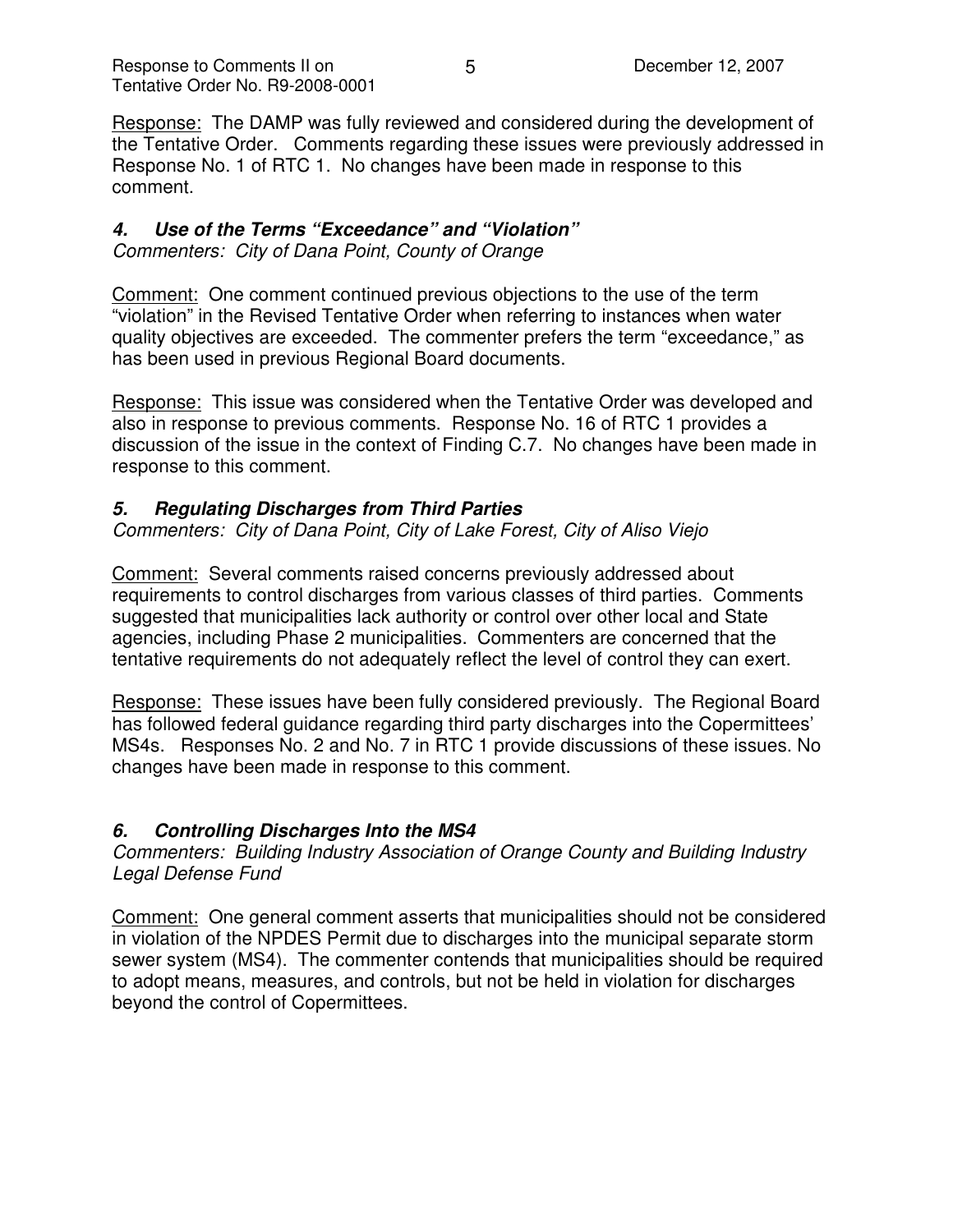Response: The federal regulations and the tentative MS4 Permit requirements recognize the difference in options available to a Copermittee for addressing runoff sources within and outside its jurisdiction. The Copermittees will be in violation of the NPDES Permit if they fail to implement those requirements. As explained in Response No. 2 in RTC 1 and the Fact Sheet, municipalities are subject to the federal requirements for effectively prohibiting discharges of non-storm water into the MS4 and for implementing a program to reduce discharges of pollutants from the MS4 to the maximum extent practicable. They also cannot passively receive discharges from other third-party dischargers. No changes have been made in response to this comment.

## *7. Justify Differences from Other MS4 Permits*

*Commenters: County of Orange*

Comment: One commenter suggested that the Regional Board is obligated to justify any deviations from other municipal storm water permits it has recently issued.

Response: The justification for each requirement is provided in the Fact Sheet. Certain requirements may deviate from those issued in the San Diego MS4 Permit (Order No. R9-2007-0001) or Riverside MS4 Permit (Order No. R9-2004-0001) because of variations in many factors among the subject areas. Examples of deviations include, but are not limited to, findings from program implementation and water quality monitoring, results from municipal program audits, identified threats to specific water bodies, land-use patterns, and stages of urban development. No changes have been made in response to this comment.

### *8. BMP Collaboration*

*Commenters: Building Industry Association of Orange County and Building Industry Legal Defense Fund*

Comment: One commenter suggested that the Regional Board should specifically permit and encourage Copermittee collaboration on BMP implementation.

Response: The Revised Tentative Order does not prohibit collaboration on BMP implementation. Collaboration is encouraged in the watershed component and elsewhere. There are times when collaboration may be both effective and efficient, such as common educational programs. There may also be situations when BMP collaboration would be inappropriate, such as when a storm drain discharges runoff from a single Permittee. In other cases, collaboration is particularly useful in the development of a strategic effort to address particular situations, but the targeted responses may vary among Copermittees. No changes have been made in response to this comment.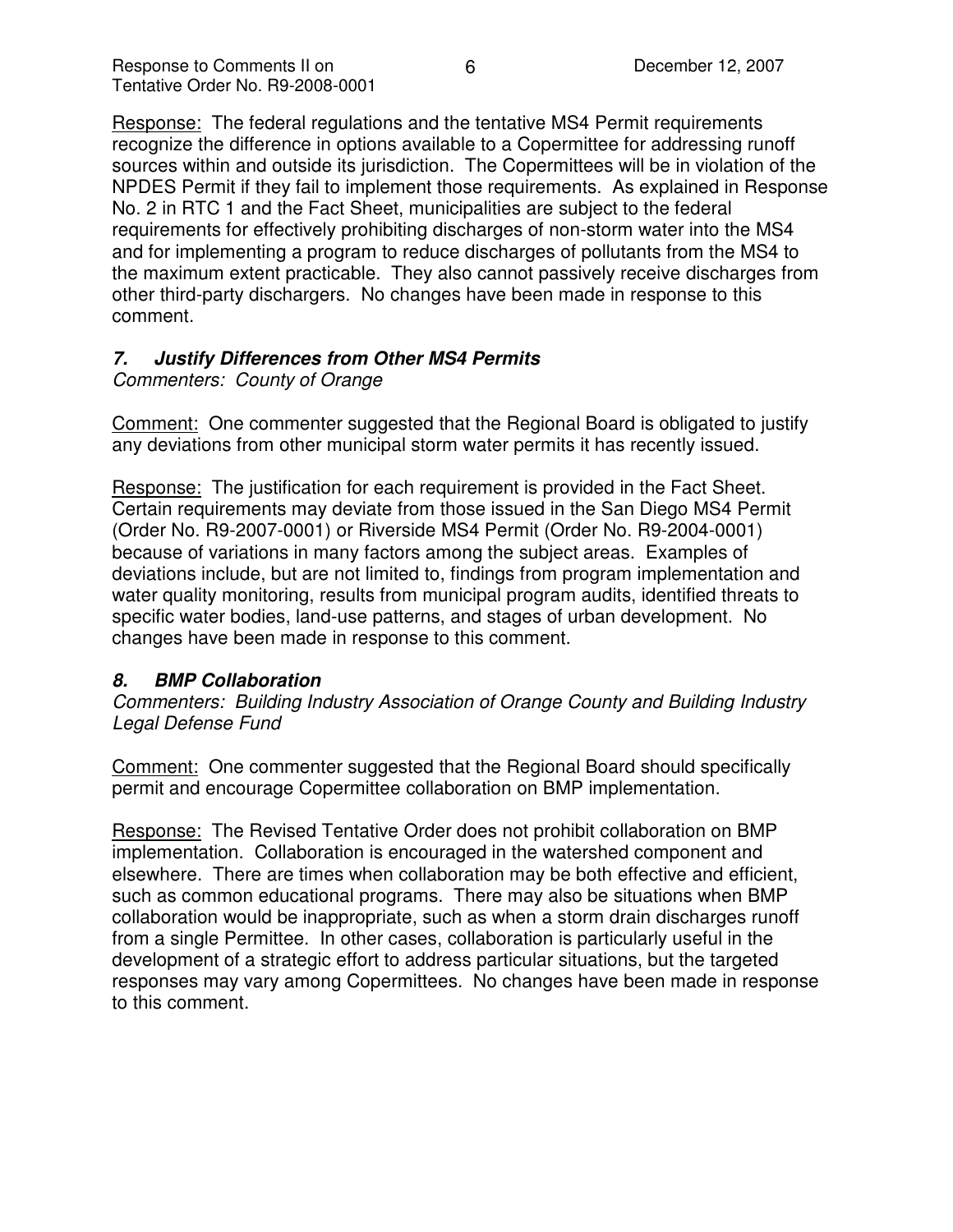## *9. Consideration of Balancing Factors (California Water Code Sections 13241 and 13262)*

*Commenters: Building Industry Association of Orange County and Building Industry Legal Defense Fund, City of Dana Point*

Comment: The Building Industry Association repeated its concern that the Regional Board failed to appropriately consider the factors outlined in California Water Code (CWC) Section 13241<sup>3</sup> and in the definition of the MEP standard.<sup>4</sup> Specifically, while acknowledging that the Regional Board has broad discretion in determining requirements necessary to meet the MEP standard, which is a federal requirement, the commenter suggests that nothing in the federal law prevents the Regional Board from considering the factors outlined in CWC Section 13241 (e.g., local environmental characteristics and economics). Similarly, the City of Dana Point contended that the discussion of economics within the Fact Sheet underestimates the cost to manage storm water discharges because it is based on controlling bacteria.

Response: As has previously been stated, and supported in the Fact Sheet, the requirements of the Tentative Order do not exceed federal law. The California State Supreme Court has determined that the factors listed in CWC Section 13241 must only be considered during adoption of permits if the permit requirements exceed federal law. (City of Burbank v. State Water Resources Control Board. (2005) 35 Cal. 4th 613). Therefore, the Regional Board need not consider the factors listed in CWC Section 13241 in adopting the Tentative Order.

Technically, all NPDES requirements issued by the Regional Boards are promulgated in waste discharge requirements issued pursuant to CWC Sections 13260 and 13263. However, requirements issued for discharges of pollutants from point sources to waters of the United States, including requirements for discharges from MS4s, implement the provisions of the federal Clean Water Act and the federal NPDES regulations, as contemplated by Chapter 5.5 of the Porter-Cologne Water Quality Control Act (Section 13370, *et seq*.).

The references cited in the Fact Sheet discussion of economic considerations are focused largely, but not entirely, on estimates related to bacteria because that issue has received significant public attention in the last few years. The Fact Sheet also acknowledges that anticipated costs of program changes are difficult to estimate because of the variability inherent in jurisdictional-focused programs that target local issues of concern. No changes have been made in response to this comment.

 $3$  CWC §13241 identifies factors to be considered by each Regional Board in establishing water quality objectives.

<sup>4</sup> MEP is defined in Attachment C (Definitions) to Tentative Order No. R9-2008-0001.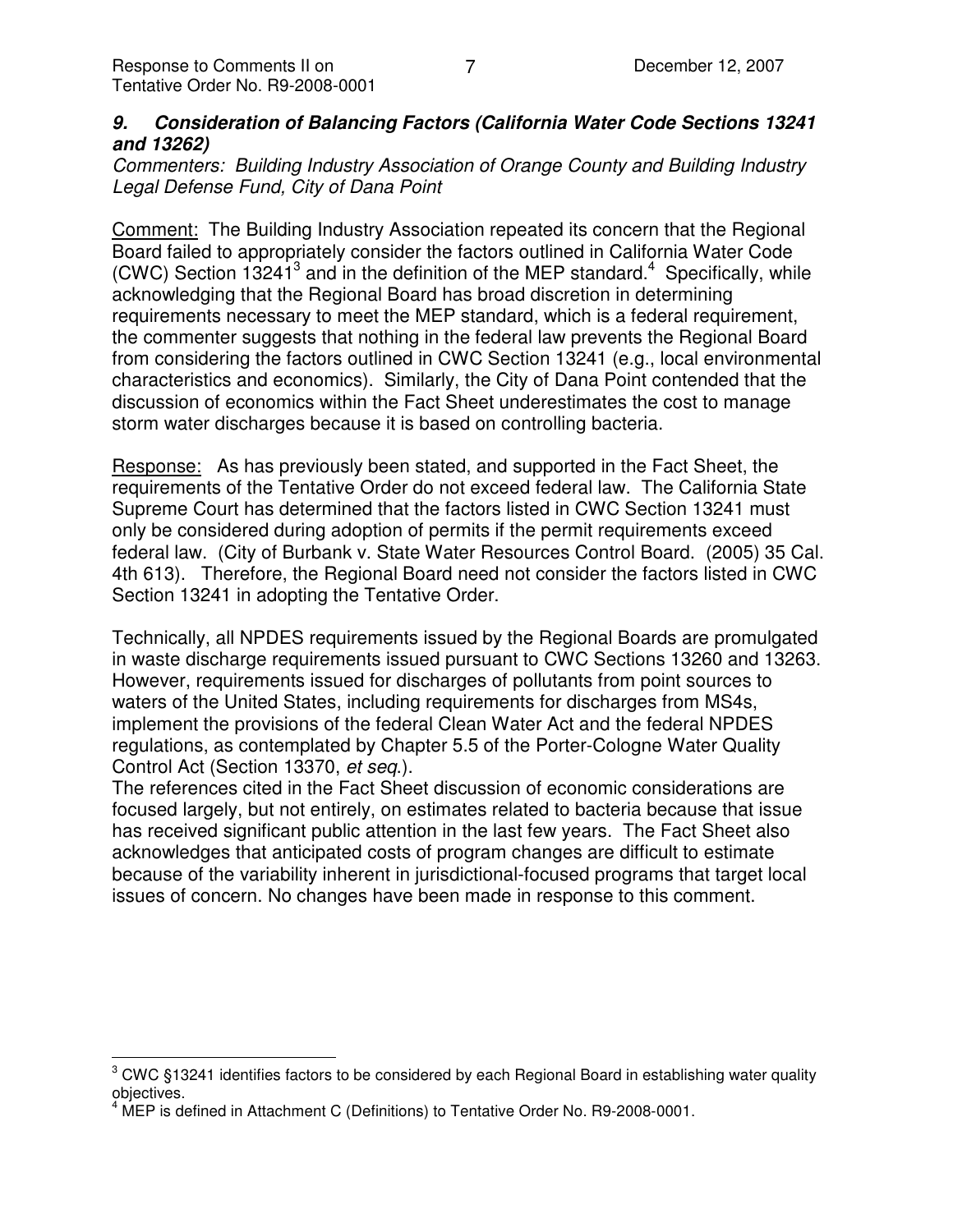## *10. Imposition of Clean Water Act Requirements is Unconstitutional Commenters: City of Mission Viejo*

Comment: The City of Mission Viejo reiterated its previous comment that forcing the municipalities to implement provisions of the federal Clean Water Act violates the Tenth Amendment of the U.S. Constitution because the federal government cannot coerce a local government to carry out federal mandates. To support its assertion, the City relies on a U.S. Supreme Court ruling (Printz v. Unites States, 521 U.S. 898, 925 [1977]). That case noted the Court's jurisprudence (rather than constitutional text) makes clear that the federal government may not compel the States to enact or administer a federal regulatory program.

Response: This argument is specious and remains without merit. As noted above in Response No. 8, the State of California has consented to implementing federal NPDES regulations. Furthermore, this general argument was rejected by U.S. EPA when it issued its Final Rule for Phase 2 Storm Water Regulations.<sup>5</sup> No changes have been made in response to this comment.

<sup>&</sup>lt;sup>5</sup> Federal Register / Vol. 64, No. 235 / Wednesday, December 8, 1999 / Rules and Regulations. U.S. EPA. 40 CFR Parts 9, 122 , 123, and 124. National Pollutant Discharge Elimination System; Regulations for Revision of the Water Pollution Control Program Addressing Storm Water Discharges.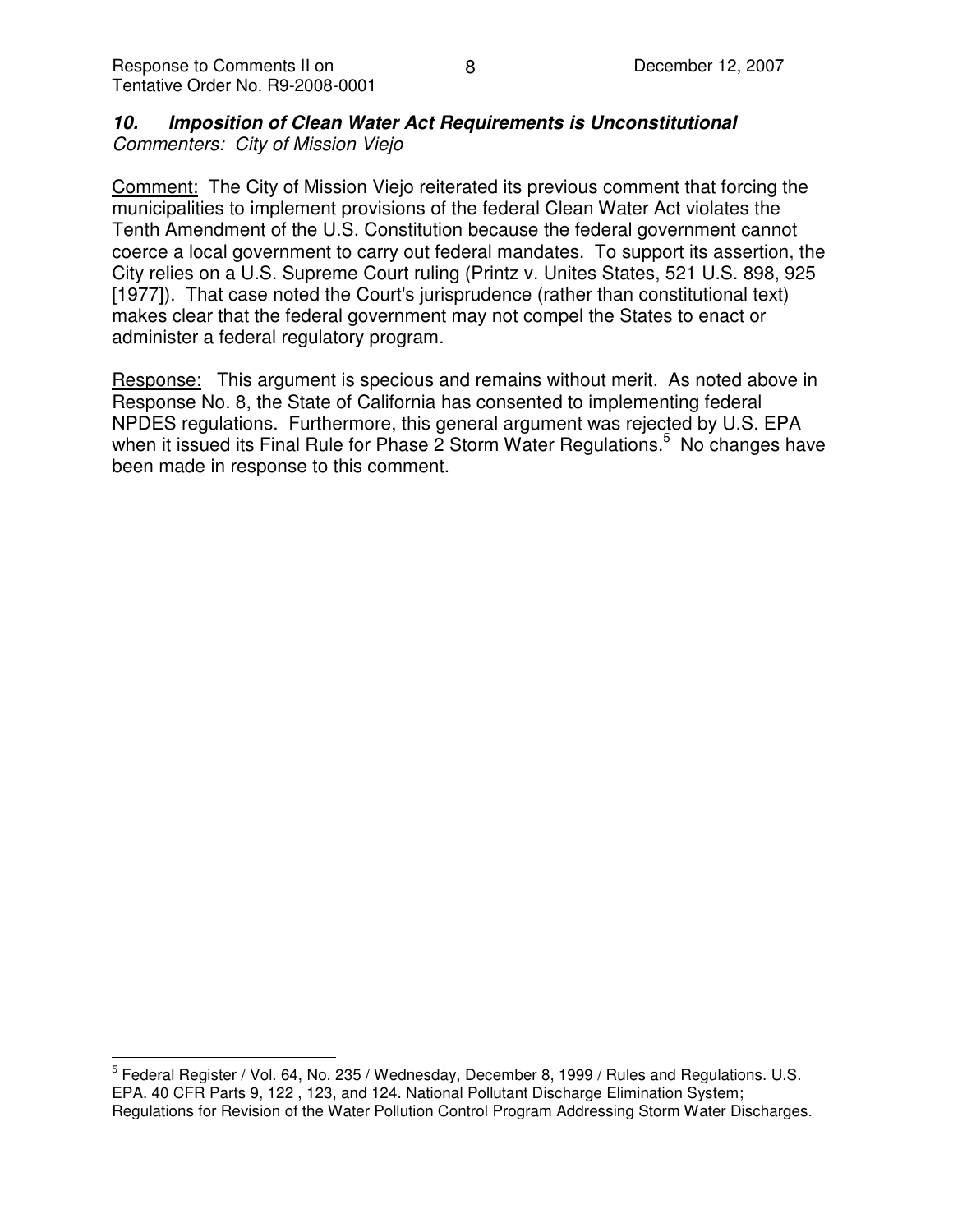#### *11. Restricting Options for Regional Treatment Practices Finding E.7: In-Stream Best Management Practices Finding E.9: Facilities That Extract, Treat, and Discharge U.S. Waters Finding D.3.c: Urban Streams as Both MS4s and Receiving Waters Section B.5: Non-Storm Water Discharges Section D.1.d.6: Treatment Control BMP Requirements*

*Commenters: County of Orange, City of Dana Point, City of Laguna Niguel, Building Industry Association of Orange County and Building Industry Legal Defense Fund*

Comment: Municipalities and the building industry reiterate concerns that the revised Tentative Order restricts the use of regional, shared practices to remove pollutants from storm water discharges. Commenters contend that such practices can be more efficient or appealing than dispersed treatment controls. Specific issues associated with the use of regional controls include the placement of BMPs within waters of the U.S. (Finding E.7 and Section D.1.d.6), the dual nature of urban streams as both components of the MS4 and receiving waters (Finding D.3.c), and the use of facilities that extract, treat, and discharge water of the U.S. (Finding E.9 and Section B.5).

Response: No changes have been made to the Revised Tentative Order associated with requirements to implement treatment control measures prior to the point of discharge to receiving waters. These issues are discussed in Responses No. 3 and No. 11 of RTC 1. The use of regional or shared measures is not prohibited, provided that the treatment occurs before untreated runoff enters receiving waters. Supplemental, downstream treatment controls are also allowed subject to provisions on placing control measures within waters of the U.S. (Finding E.7) and on the effluent from the treatment systems that extract and discharge water of the U.S. (Section B.5 and Response No. 14 below). Finally, the Tentative Order does provide for the use of a treatment control mitigation fund (Section D.1.d.7.b) for projects in which a Copermittee determines implementation of appropriately-sized treatment controls is infeasible.

Comment: Commenters also contest the interpretation of U.S. EPA guidance on constructed treatment wetlands used by the Regional Board to partly justify its stance that waters of the U.S. cannot be used as treatment BMPs (Finding E.7). Commenters note that federal guidance provides assistance, rather than direction, to parties implementing the Clean Water Act. As such, they assert that the Regional Board retains discretion to allow treatment BMPs, including wetlands and others, to be placed within waters of the U.S.

Response: The Regional Board agrees that there is not a federal prohibition on placing pollution control practices within waters of the U.S. Finding E.7 was previously revised to provide clarification, and Response No. 11 of RTC 1 provided a detailed discussion with numerous examples to demonstrate the factors that must be considered when evaluating such proposals.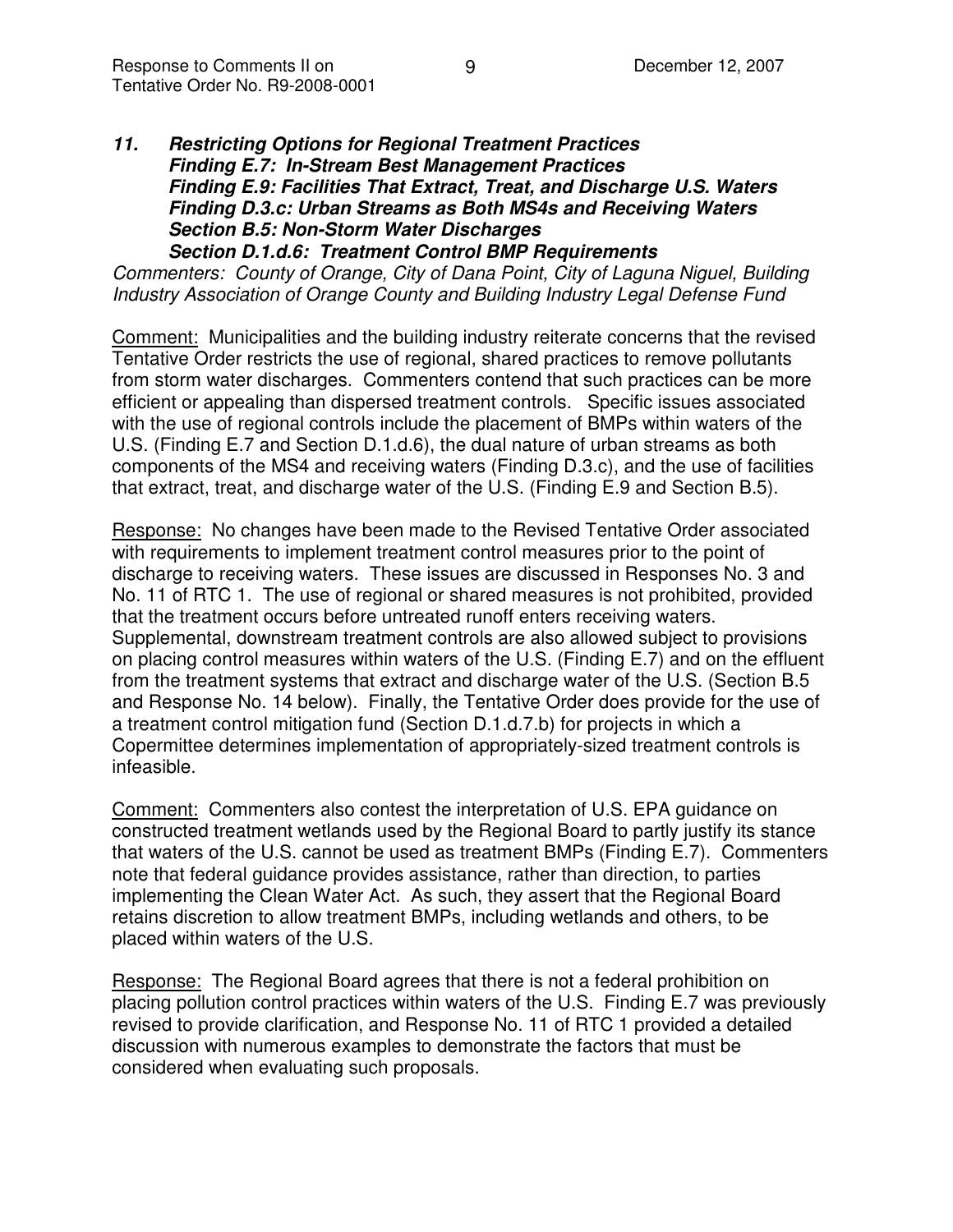It is also relevant to distinguish practices used to meet waste discharge / NPDES requirements from practices used to improve conditions within a water body. The NPDES regulations clearly require the use of management practices to remove pollutants to the maximum extent practicable from MS4 storm water discharges before such discharges enter waters of the U.S. Therefore, the Tentative Order must require treatment BMPs (Section D.1.6) to be implemented prior to receiving waters. In cases where practices are proposed within waters to improve ambient water quality conditions, the Regional Board will evaluate such proposals and consider the guidance provided by the U.S. EPA on constructed treatment wetlands. This may occur under the Regional Board's responsibilities in the NPDES program or elsewhere, such as federal Clean Water Act Section 401 or CWC Section 13260. No changes have been made in response to this comment.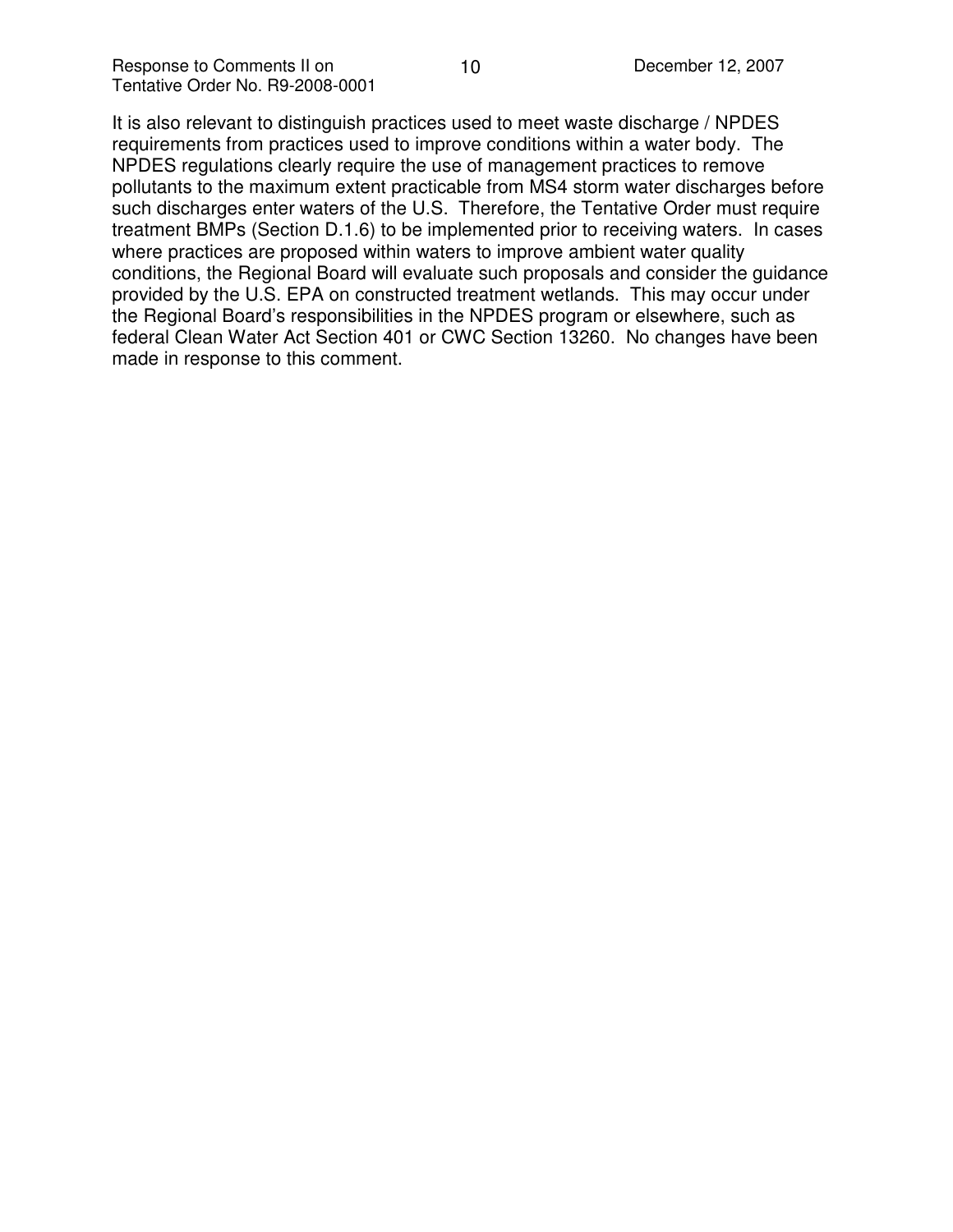### B. Comments on Findings

### *12. Finding C.2: Categories of Pollutants*

*Commenters: City of Dana Point*

Comment: The City of Dana Point suggested that Finding C.2 acknowledge that sediment is not the only pollutant that may have a non-anthropogenic source.

Response: Finding C.2 has been revised to remove the reference to "anthropogenic activities" that had been applied to describe sediment as a common category of pollutants in urban runoff. Although there are natural sources of materials that may alter the quality of waters to a degree which could affect beneficial uses, the definition of pollution<sup>6</sup> (see Attachment C – Definitions of the Tentative Order) is predicated upon waste as the source of pollutants. Therefore, by definition, the categories of pollutants described in the Finding are related to anthropogenic sources of waste.

# *13. Finding D.3.c: Urban Streams as Both MS4s and Receiving Waters*

*Commenters: City of Dana Point, County of Orange, City of Mission Viejo*

Comment: Several comments addressed the Regional Board's previous response to comments concerning Finding D.3.c, which states circumstances under which urban streams are considered both parts of the MS4 and receiving waters. Generally, the commenters continued to disagree with the Finding. One comment asserted that MS4s should not be treated similarly to waters with beneficial uses. Another suggested that only streams which have been channelized or otherwise altered by man should be considered part of the MS4. And, one comment recommended removing this Finding and instead addressing the status of urban streams on a case-by-case basis. Finally, one commenter objected to the Regional Board's previous response (Response No. 3 in RTC 1) because it referenced *Rapanos* vs. United States 7 although that case was specifically limited to Section 404 of the Clean Water Act.

 $6$  Pollution is defined in CWC §13050(I): "(1) Pollution means an alteration of the quality of the waters of the State by waste to a degree which unreasonably affects either of the following: (a) The waters for beneficial uses. (b) Facilities which serve these beneficial uses. (2) Pollution may also include contamination."

Rapanos v. United States and Carabell v. United States [126 S.Ct. 2208 (2006)]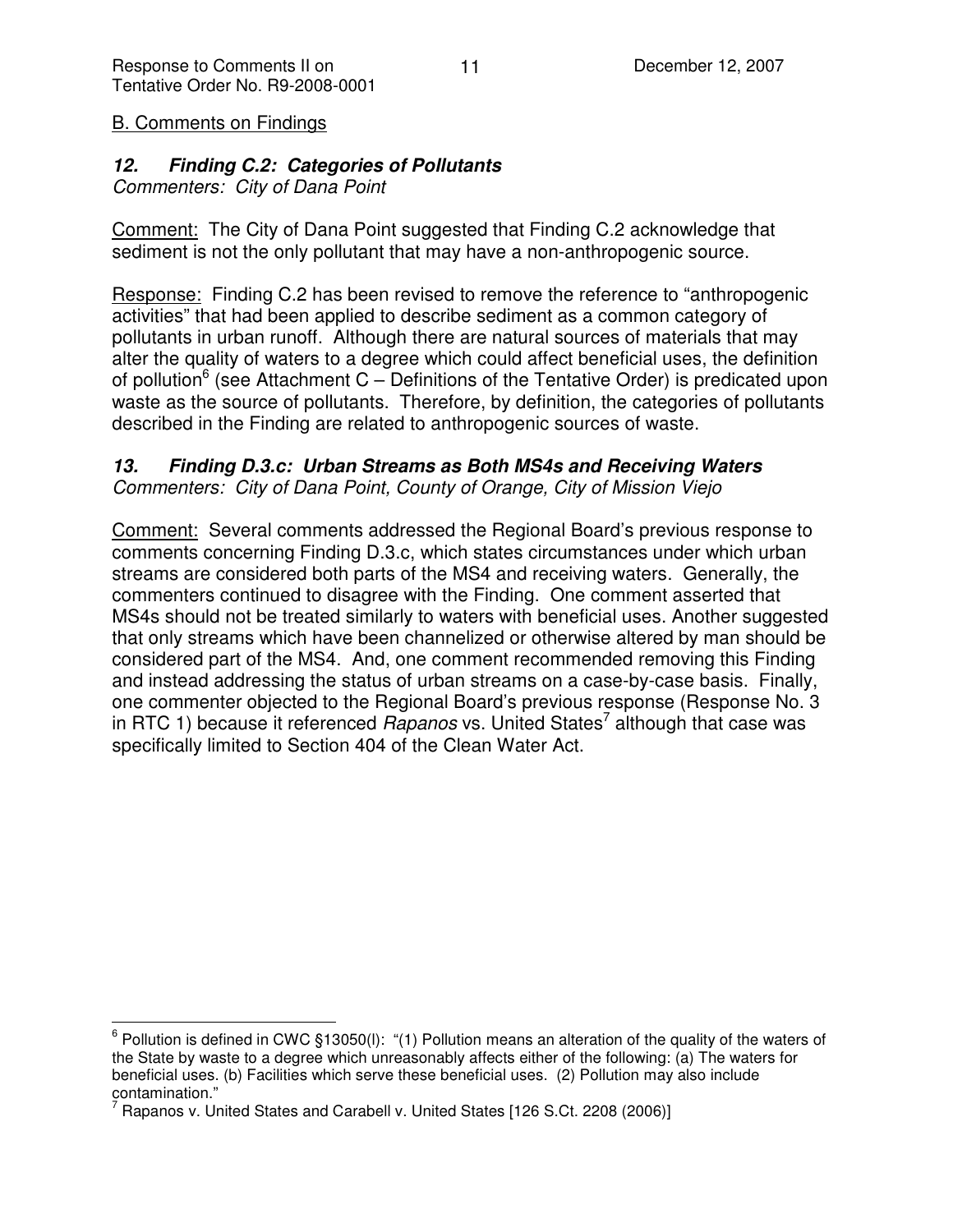Response: The issues raised in the comments have previously been considered during development of the Tentative Order and Response No. 3 in RTC 1. Reference to the *Rapanos* case was made specifically because many commenters wrongly asserted that the case removed many urban streams from jurisdiction under Clean Water Act Section 402 and the MS4 NPDES program. Although the *Rapanos* ruling did not pertain to Section 402, the discussions in the Opinions<sup>8</sup> were cited because they articulated how ephemeral and intermittent streams can be waters of the U.S. subject to regulation under CWA Section 404 and also be considered point sources of pollution discharges regulated under CWA Section 402. As noted in Response No. 3 in RTC 1, urban streams are part of the Copermittees'MS4s where the Copermittees channel urban runoff to the urban stream. The State Water Resources Control Board (State Water Board) supports this approach.<sup>9</sup> No changes have been made in response to this comment.

#### *14. Finding E.9: Facilities That Extract, Treat, and Discharge Water (FETDs), Section B.5, and Monitoring; and Reporting Section II.C.4*

*Commenters: City of Dana Point, County of Orange, City of Mission Viejo, City of Laguna Niguel, City of Aliso Viejo, Building Industry Association of Orange County and Building Industry Legal Defense Fund*

Several commenters responded to the changes proposed in the Revised Tentative Order regarding FETDs (Finding E.9, Section B.5, and Monitoring Program Section II.C.4). Comments addressed both the merits of addressing FETD discharges in the MS4 Permit and the actual tentative requirements.

### Comment: *MS4 NPDES Permitting of FETDs.*

One comment suggested FETD discharges are not subject to NPDES permitting because no pollutants are being added to the water by the FETD process. Another comment stated that the MS4 NPDES permit is a more appropriate regulatory tool than individual NPDES permits. A third comment implied that use of the MS4 Permit is appropriate, but suggested that because FETDs are part of the MS4, specific requirements are unnecessary since the Receiving Water Limitation language in Section A already lays out a process for mitigating effects caused by FETD discharges.

<sup>&</sup>lt;sup>8</sup> Section V of the Opinion of Justice Scalia and Section A (p.14) of the Concurring Opinion of Justice Kennedy. 547 U. S. \_\_\_\_ (2006)

<sup>&</sup>lt;sup>9</sup> In reviewing a Petition on Order No. R9-2001-01, the State Water Board stated "We also agree with the Regional Water Board's concern, stated in its response, that there may be instances where MS4s use 'waters of the United States'as part of their sewer system [...]" State Water Resources Control Board Order WQ 2001-15. In the Matter of the Petitions of Building Industry Association of San Diego County and Western States Petroleum Association for Review of Waste Discharge Requirements Order No. 2001-01 for Urban Runoff from San Diego County. SWRCB/OCC Files A-1362, A-1362(a).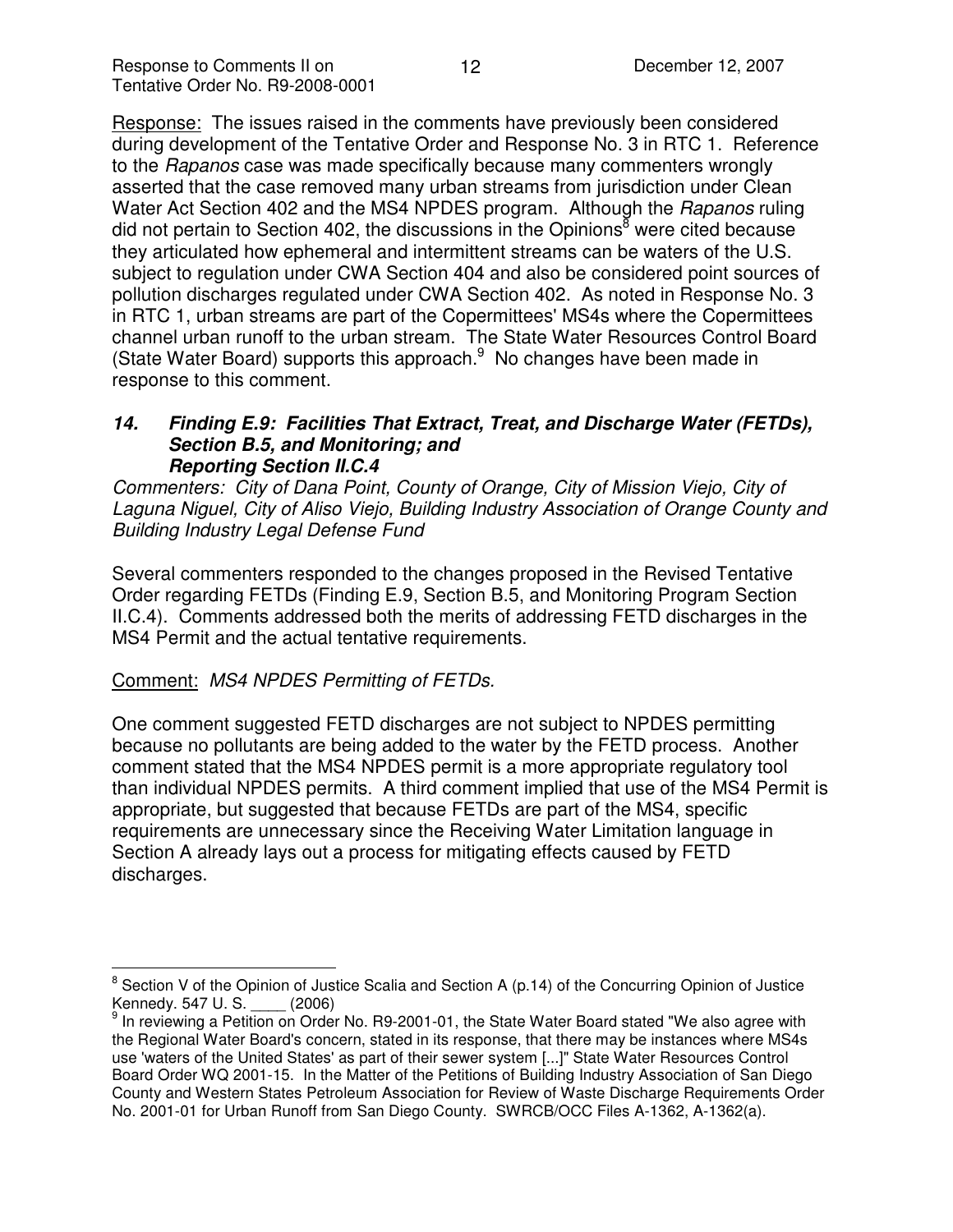Response: The effluent from FETDs is a point source discharge to waters of the U.S. that is subject to NPDES requirements. There are no exemptions in federal regulations for surface water treatment facilities. Exemptions exist for irrigated agricultural return flows and oil and gas exploration facilities. The Regional Board anticipates establishing requirements for FETD discharges through the development of general or individual NPDES requirements. The discharge is considered non-storm water because the source of water is a surface water body, which, incidentally, may contain water from both precipitation and dry-weather urban runoff.

Although an NPDES permit is not necessarily required when transferring water from one navigable water into another,<sup>10</sup> the use of FETDs is clearly distinguishable from water transfers used to allocate the supply of water resources. The discharge from a FETD is a discharge from a waste treatment system, whereas traditional water transfers simply convey between two waters of the U.S., without any type of processes to change the physical, chemical, or biological integrity of the source water. Because FETDs do not merely convey water from one water body to another, their effluent is subject to NPDES requirements.

The effluent is considered separately than the effluent from traditional municipal storm water post-construction treatment BMPs because traditional BMPs are required to remove pollutants before the runoff is discharged to receiving waters. The Regional Board agrees with the iterative approach outlined in Section A of the Tentative Order (Prohibitions and Receiving Water Limitations) would apply to discharges from FETDs that cause or contribute to a condition of pollution or nuisance. Therefore, Section B.5 has been revised to delete the tentative requirement that discharges from FETDs must not cause or contribute to a condition of pollution or nuisance.

Furthermore, it is worthwhile to note that the iterative process within Section A is applicable to all Copermittees discharging pollutants that cause or contribute to a violation of water quality standards in a particular receiving water. Therefore, if the discharge from a FETD causes or contributes to a violation of water quality standards, then each Copermittee contributing to the problem will be expected to comply with the iterative approach described in Section A.3.

### Comment: *FETD Requirements are too strict.*

Several comments asserted that the proposed requirements for discharges from FETDs are too strict. Commenters are concerned that this creates a disincentive to construct FETDs, which they perceive as water quality improvement projects.

http://cfpub.epa.gov/npdes/regresult.cfm?program\_id=0&type=3&sort=name&view=all.

<sup>&</sup>lt;sup>10</sup> In South Florida Water Management District v. Miccosukee Tribe of Indians 541 U.S. 95 (2004), the U.S. Supreme Court ruled that NPDES permits are required if transferring water between two meaningful distinct water bodies. In response, the U.S. EPA issued a proposed rule: U.S. EPA's *NPDES Water Transfers Proposed Rule* at Federal Register / Vol. 71, No. 109 / Wednesday, June 7, 2006 / Proposed Rules p.32887, available on-line at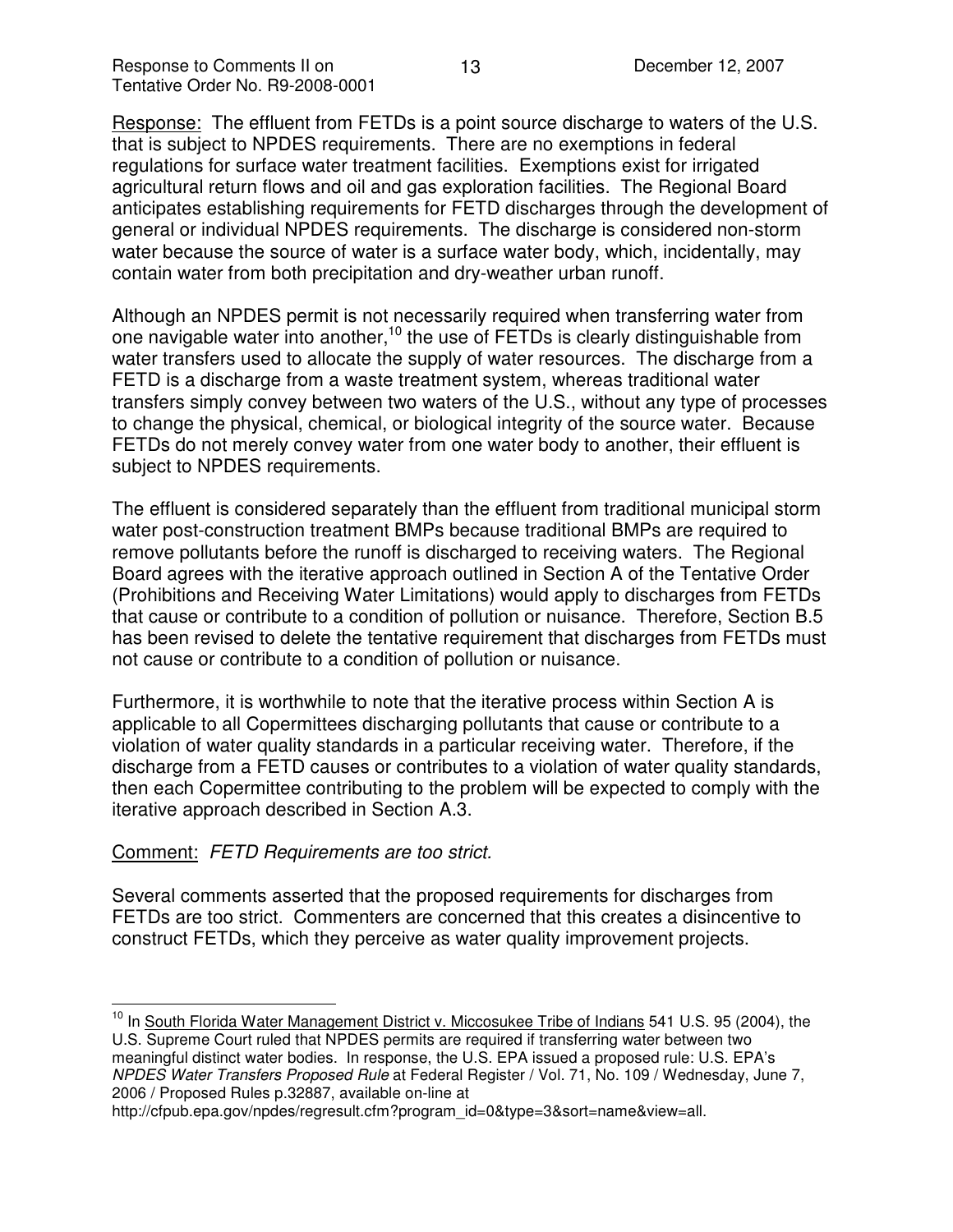Response: The FETD requirements are reasonable. They establish a process which ensures that pollutants in FETD discharges will be identified so that management measures can be developed to ensure discharges will meet water quality standards. They are based upon requirements issued by the Regional Board to FETDs in south Orange County. Previous requirements have been established pursuant to California Water Code Section 13267 and Section 401 of the federal Clean Water Act. The requirements include an adaptive monitoring program to identify whether the discharge is causing a condition of nuisance, contamination or pollution, then identifying the pollutant of concern in order to develop a targeted management approach. This iterative approach is necessary because of uncertainties in the source water, treatment processes, and discharge characteristics. This approach would be reviewed at the time individual or general NPDES requirements are developed.

As noted in the Revised Fact Sheet discussion, FETDs have been proposed to reduce concentrations of indicator fecal bacteria. In doing so, they have the potential of removing some other pollutants (e.g., via media filtration), but they do not necessarily reduce other pollutants to levels that meet water quality objectives. For instance, the concentrations of metals, pesticides, or other dissolved pollutants in discharges of treated effluent may exceed California Toxics Rule or Ocean Plan criteria. As a result, they may be expected to cause conditions of pollution, contamination, or nuisance. Dischargers who cause such conditions must be subject to requirements for abating the effects of their discharges. Rather than prohibiting the discharges, the Revised Tentative Order allows for an adaptive management approach to eliminating the pollution.

### Comment: *Requirements should consider loads, not concentrations.*

One comment suggested that loads of pollutants, rather than concentrations, should be evaluated when considering the discharges of FETDs, since monitoring is likely to show reductions in pollutant loads.

Response: Concentrations of pollutants are the appropriate metric because numeric water quality objectives are based upon concentrations. In cases where Total Maximum Daily Loads (TMDLs) have been developed for targeted pollutants, load reductions may be appropriate metrics. No TMDLs have been established in south Orange County.<sup>11</sup>

<sup>&</sup>lt;sup>11</sup> A TMDL is a quantitative assessment of water quality problems, contributing sources, and load reductions or control actions needed to restore and protect bodies of water. The TMDL approach does not replace existing water pollution control programs. It provides a framework for evaluating pollution control efforts and for coordination between federal, state and local efforts to meet water quality standards. The San Diego Regional Board is tentatively scheduled to consider adoption of TMDLs for bacteria-impaired beaches and creeks on November 14, 2007. Once adopted by the Regional Board, the TMDL must then be approved by the State Water Board, the Office of Administrative Law, and the U.S. EPA.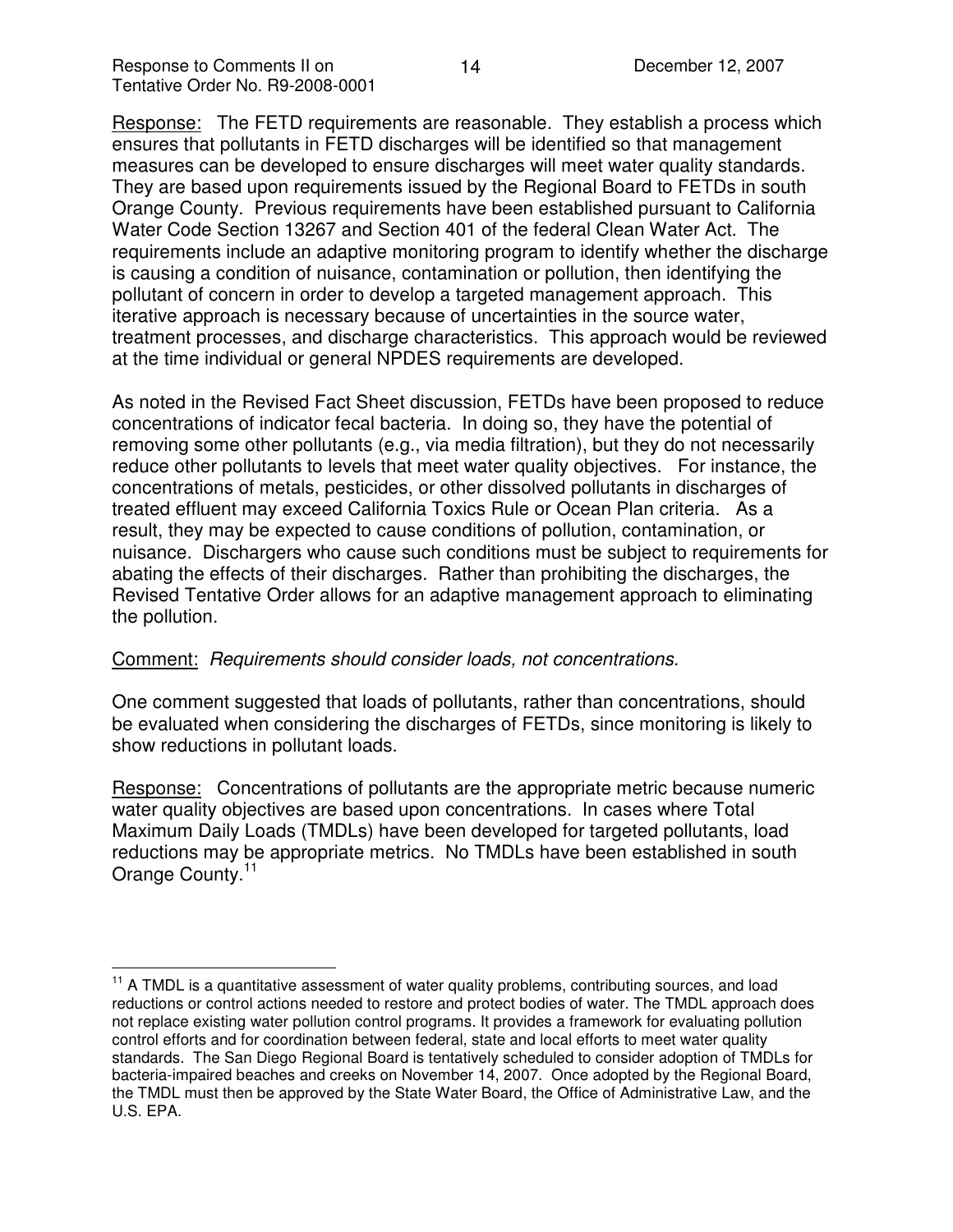Comment: *Allow for case-specific requirements.*

Several commenters requested that requirements for discharges from FETDs be subject to case-by-case evaluations, rather than standard requirements. For example, one group of comments suggested that monitoring be conducted only for the constituent targeted by the facility. Another set of comments asserted that operators of FETDs should not be responsible for monitoring and treating pollutants from upstream sources. Another comment requested that a "grandfather" clause be added to exempt existing projects from the requirements.

Response: Section C.4.b already provides for deviations of the monitoring requirements upon written authorization of the Regional Board Executive Officer. It is expected that operators of existing FETDs will request revised monitoring requirements commensurate with the extensive monitoring already conducted for existing facilities. Operators of new facilities must conduct water quality monitoring to determine whether discharges will affect beneficial uses of the receiving waters. Based on results of progressive monitoring, sources of toxicity will be identified. In this way, Copermittees in the watershed can develop source identification programs and/or the facility's treatment process may be modified.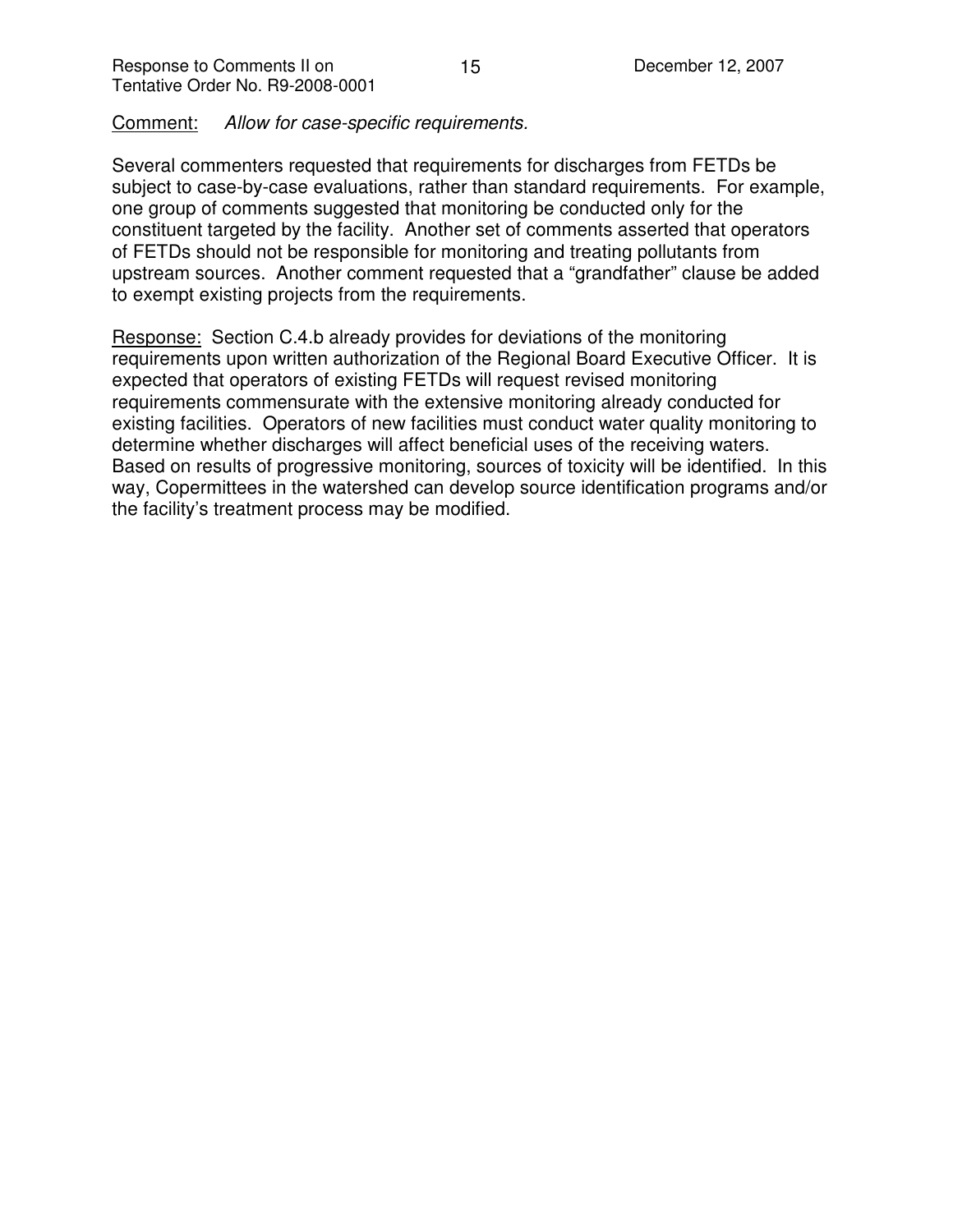C. Comments on Specific Sections

## *15. Section C: Legal Authority*

*Commenters: Building Industry Association of Orange County and Building Industry Legal Defense Fund, City of Dana Point*

Comment: Representatives of building industry associations requested that each requirement within Section C (Legal Authority) be qualified by the phrase "to the MEP."

Response: Adding MEP to each phrase is inappropriate because of the range of expectations outlined in the federal regulations. For example, discharges of non-storm flows (except for ones specifically exempted in Section B.2) must be effectively prohibited, not merely reduced to the MEP. The current language is appropriate and no changes have been made.

Comment: The City of Dana Point is concerned that the language within Sections C.1 and C.2 is too vague to be meaningful.

Response: The language within Section C is nearly identical to the current MS4 Permit (Order No. R9-2002-01), which was used by the Copermittees to update their water quality ordinances. It has provided meaningful direction. No changes are proposed to this section.

## *16. Section D.1: General Comments*

*Commenters: Construction Industry Coalition on Water Quality, Building Industry Association of Orange County and Building Industry Legal Defense Fund, Rancho Mission Viejo*

Comment: Several commenters recommended that the Tentative Order provide flexibility for BMP design and implementation given site-specific and regional factors, including regional planning and development scale.

Response: These comments have been addressed in detail in Response No. 22 of RTC 1. No changes have been made in response to this comment.

#### *17. Section D.1.c.6: Infiltration and Groundwater Protection, and Finding C.11: Groundwater Protection*

*Commenters: Building Industry Association of Orange County and Building Industry Legal Defense Fund, Rancho Mission Viejo*

Comment: Two commenters recommended that the Tentative Order be revised to define "significant pollutant loads" as used in Section D.1.c.6 and require pretreatment as a management technique for reducing the risk of groundwater contamination when infiltrating diverted dry weather flows.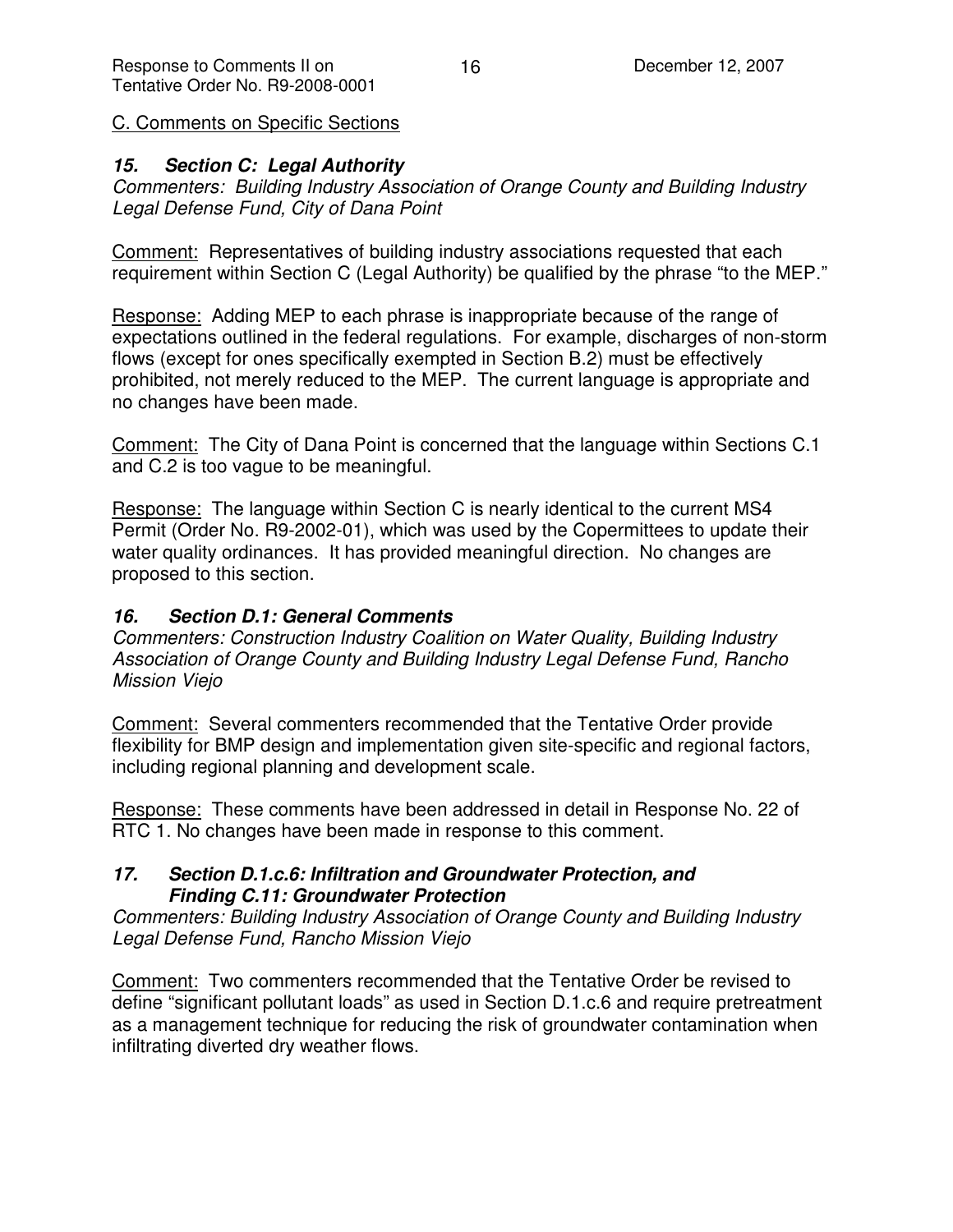Response: The use of the term "significant pollutant load" in the Tentative Order is appropriate and allows sufficient flexibility for technical design and site-specific factors, such as soil type and depth to groundwater. As discussed in Response No. 24 of RTC 1, pretreatment has been added as a potential management technique in Finding C.11.

#### *18. Section D.1.d.2: Priority Project Categories for SUSMPs Commenter: Construction Industry Coalition on Water Quality*

Comment: One commenter gave examples of specific project types that do not increase imperviousness and then requested that they not be considered priority projects with regards to SUSMP requirements. Examples included pothole repair, square patching and installation or refurbishment of underground utilities.

Response: As currently written, the Tentative Order does not necessarily consider the example projects as priority projects. Some redevelopment projects, however, will be categorized as priority projects and will be subject to SUSMP requirements. The definition of such redevelopment projects in the Tentative Order is consistent with the existing requirements and with Regional Board Order No. R9-2001-01, the previous San Diego County MS4 Permit that has withstood review by the State Water Board and the Courts.

#### *19. Section D.1.d.8: SUSMPs and Low Impact Development (LID) Commenters: National Resources Defense Council (NRDC), Defend the Bay*

Comment: In a combined letter, NRDC and Defend the Bay commented that the Tentative Order falls short of the MEP standard by failing to include clear and adequate LID requirements. The commenters specifically recommended that the Tentative Order define all projects as priority projects, adopt a three-percent maximum allowable effective impervious area, require LID as the primary pollution prevention management technique, recognize that LID is more effective and cost-efficient than treatment control BMPs, and shorten the timeframe for LID guideline development to three months.

Response: Section D.1.c.2 of the Tentative Order requires that all development projects, not just those that are identified as priority projects, implement site design BMPs. Site design BMPs are effectively equivalent to and include many LID techniques. Tentative Order offers flexibility to the Copermittees without sacrificing the end-goal of preventing storm water pollution to the MEP.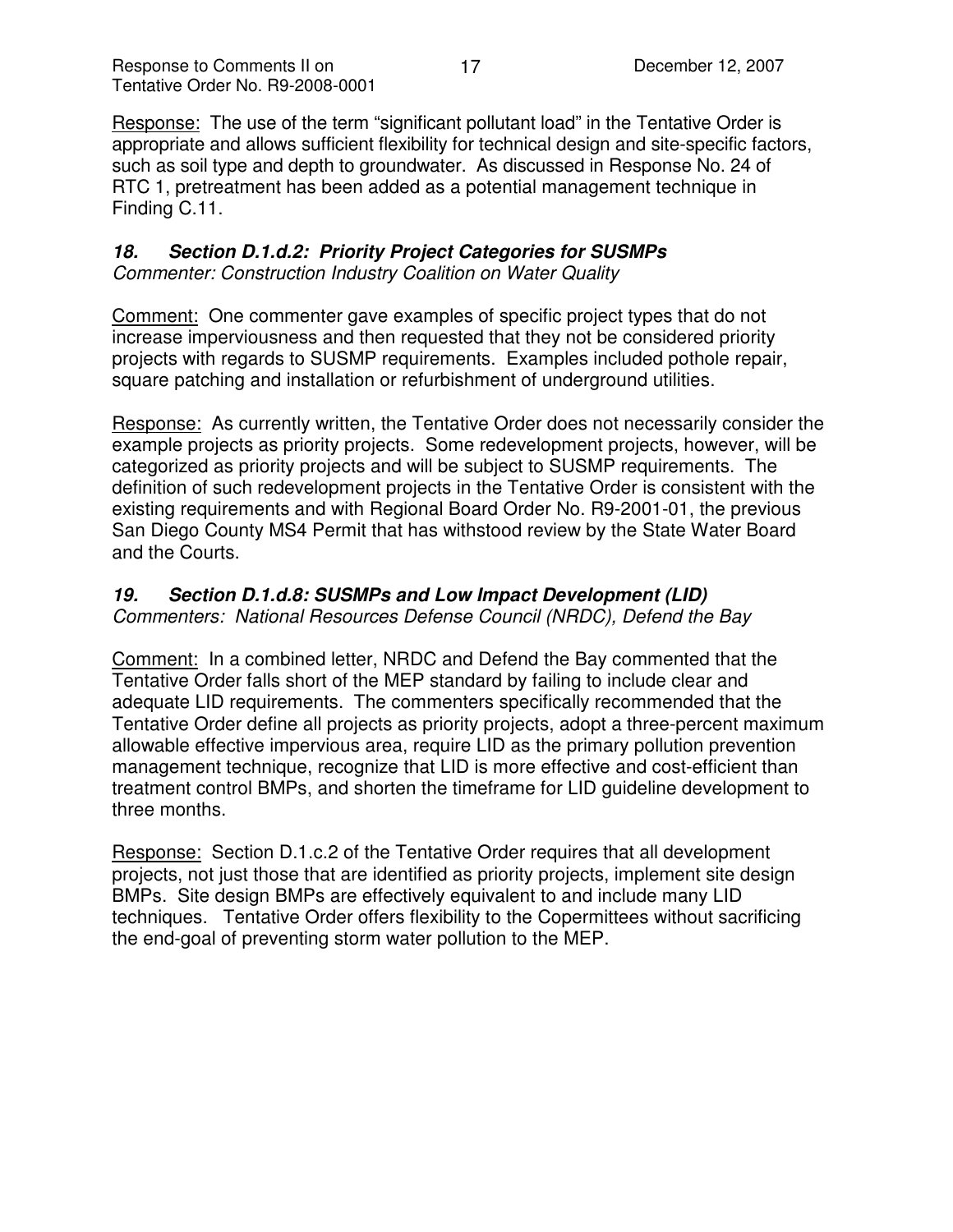This tentative requirement is similar to existing requirements in Order No. R9-2002-01. Section D.8 of the Tentative Order presents an option to develop an LID substitution program allowing LID techniques to be used to replace treatment control BMPs, demonstrating the Regional Board's support of LID's ability to prevent pollution. As noted in Response No. 30 of RTC 1, depending on the success of this element of the Tentative Order, LID language may be clarified in future permits. Comments regarding site design BMPs and the LID Substitution Program are addressed at greater length in Fact Sheet Sections D.1.d.6 and D.1.d.8. No changes have been made in response to this comment.

### *20. Section D.1.d: Standard Urban Storm Water Mitigation Plans (SUSMPs) Section D.1.h: Hydromodification*

*Commenters: Building Industry Association of Orange County and Building Industry Legal Defense Fund, Rancho Mission Viejo, Construction Industry Coalition on Water Quality, City of Dana Point, City of Lake Forest, City of Laguna Niguel*

Comment: Two commenters requested that the Regional Board delete all specific hydromodification requirements and should instead let cities develop their own requirements.

Response: This issue was considered during development of the Tentative Order. Section D.1.h of the Fact Sheet discusses the need to expand and clarify current requirements for hydromodification controls. Each Copermittee may develop its own procedures and criteria for hydromodification based on the minimum requirements in the Tentative Order. Further discussion is provided in Response No. 34 of RTC 1. No changes have been made in response to this comment.

Comment: One commenter proposed allowing regional approaches to SUSMP and hydromodification requirements. Another commenter requested that off-site controls be allowed for infill, redevelopment projects. Additionally, the commenter proposed combining the peak, volume and duration reductions achieved by all BMPs cumulatively and without limitations for the purpose of determining compliance with numeric treatment control and hydrologic control requirements in the Tentative Order.

Response: A discussion of regional BMPs relative to treatment control and hydromodification BMPs is provided in Responses No. 22 and No. 34 of RTC 1. The Regional Board agrees with the commenter that the cumulative effect of BMPs can be considered in order to determine compliance with the Tentative Order (see footnote no. 6 in Section D.1.d.6). This point underscores the importance of long-term maintenance of site design, source control, treatment control and hydromodification BMPs. No changes have been made in response to this comment.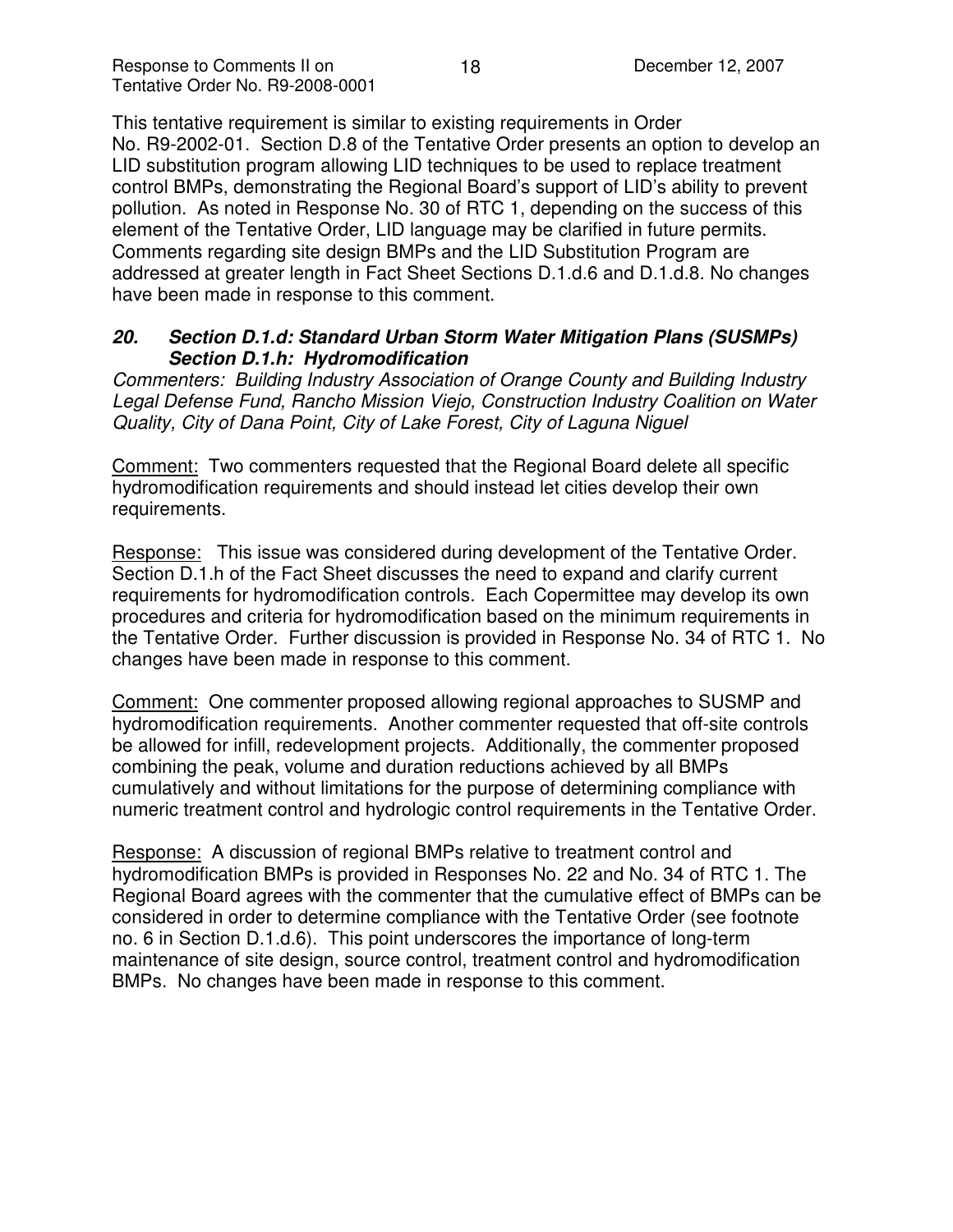*Hydromodification Control Waivers (D.1.h.3.c)*

Comment: Three commenters made suggestions regarding the hydromodification control waivers (Section D.1.h.3.c). One commenter requested that the Tentative Order more clearly allow off-site in-stream measures. Two other commenters stated that the Tentative Order does not sufficiently allow waivers for projects that would not increase the potential for hydromodification or projects that would discharge to waters, such as hardened channels, that are not susceptible to hydromodification. The commenters further argue that the Regional Board does not have the authority to require in-stream mitigation measures as a condition to obtain a waiver.

Response: Language in the Tentative Order already explicitly allows for off-site instream measures within the same watershed (Section D.1.h.3.c.ii.b) and discusses that a waiver may be implemented in situations where the receiving waters are already severely degraded, including significantly hardened channels (Section D.1.3.c.ii). Response No. 34 of RTC 1 discusses these points in greater detail. The Regional Board is responsible for requiring that management measures be implemented to the MEP in order to prevent or mitigate any adverse effects of water pollution from MS4 discharges. The Tentative Order does not, however, dictate the manner of compliance, as there are a number of options available for improving degraded receiving water conditions. No changes to the Tentative Order are proposed.

#### *Development and Implementation of Hydromodification Criteria (D.1.h.4)*

Comment: Two commenters proposed that it is inappropriate to require use of findings from hydromodification studies conducted by the Stormwater Monitoring Coalition (SMC) and the Southern California Coastal Waters Research Program (SCCWRP) without public review of those findings. Additionally, the commenters requested that final hydromodification control criteria should be allowed to deviate from the findings as long as the final criteria address certain minimum elements.

Response: First, the SMC/SCCWRP study will not likely result in recommended criteria, but rather a set of tools that can be used to assess hydromodification effects. Further, the SMC/SCCWRP study is subject to substantial peer review, including a technical advisory committee (TAC) that includes representatives of municipal Copermittees and interested parties (e.g., the building industry, consultants, and environmental organizations). Public and peer review may also be facilitated as the TAC will identify other individuals to review draft products from the study.

It is also expected that there will be public review at the municipal level prior to incorporation into local requirements. Finally, the Tentative Order affords each Copermittee sufficient flexibility to deviate from the SMC/SCCWRP report in terms of devising a final hydromodification control strategy, as long as the strategy accounts for certain minimum elements from the SMC/SCCWRP report, including findings and numeric limits. Section D.1.h.4 has been revised for clarity. No significant changes have been made.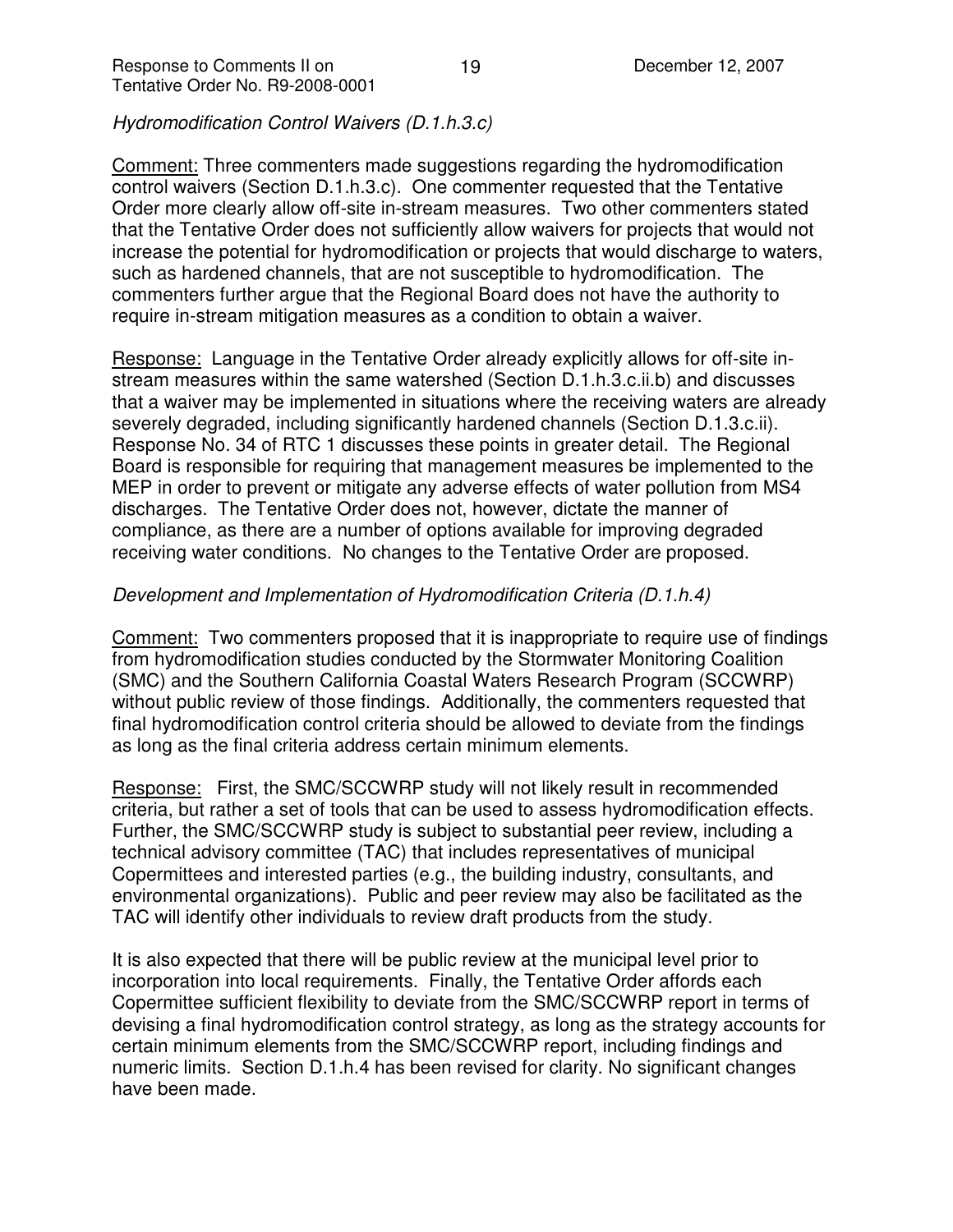*Interim Requirements (D.1.h.5)*

Comment: Several comments were received regarding the interim hydromodification requirements for large projects, Section D.1.h.5 of the Tentative Order. Two commenters requested that the phrase "or equivalent" be added when discussing the requirement to disconnect impervious areas and that subsection D.1.h.5.iii clarify expectations for stream setbacks when the site does not afford sufficient space to do so. One commenter also expressed that the interim requirements should only apply to large sites, greater than 20 acres.

Response: As explicitly stated in this section of the Tentative Order, the interim requirements only apply to sites disturbing 20 acres or more, not to small sites. Other issues raised in the comments are discussed in Response No. 34 of RTC 1 (page 51).

### *21. Section D.1.f: Treatment Control BMP Maintenance Tracking Commenter: City of Aliso Viejo*

Comment: One commenter stated that the Tentative Order should be revised to specifically state that self-certification and third-party inspections are permissible for post-construction BMP verification.

Response: Section D.1.f.2.c.iii of the Tentative Order contains language allowing third-party inspections. This is discussed in Response No. 33 of RTC 1. No changes have been made in response to this comment.

# *22. Section D.2: Construction General Comments*

*Commenters: City of Aliso Viejo*

Comment: One comment restated concerns that the Revised Tentative Order requires municipalities to essentially enforce the Statewide General Construction NPDES permit (State Board Order No. 99-08-DWQ).

Response: This comment was previously addressed in Response No. 38 of RTC 1. The intent of the requirement is for Copermittees to review the plans required by their local ordinances, not the Construction NPDES permit. No changes have been made in response to this comment.

Comment: One commenter objected to imposing new planning requirements on construction projects that have already been approved by municipalities.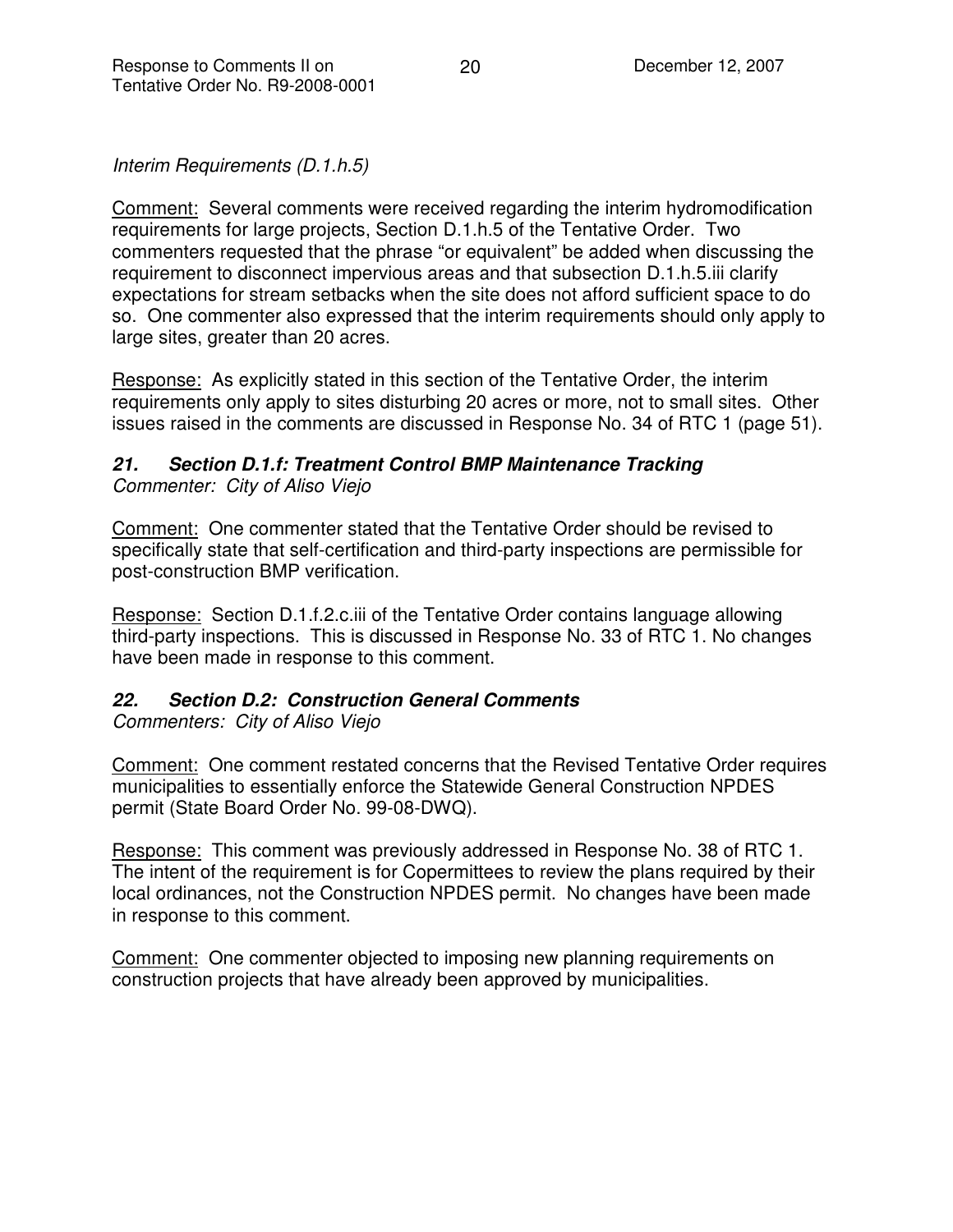Response: The Revised Tentative Order requires Copermittees to address potential effects from construction-related MS4 discharges at the planning, permitting, and enforcement stages of oversight. Construction projects that have received planningrelated approvals must still meet current permitting and enforcement expectations. Projects that receive planning-level approvals are still subject to enforceable local ordinances. To the extent that a Copermittee is legally able to add requirements during the permitting phase of prior-approved projects, it must attempt to do so. No changes have been made in response to this comment.

## *23. Section D.2.d.1: Construction BMPs*

*Commenters: City of Dana Point, Rancho Mission Viejo, Construction Industry Coalition on Water Quality*

Comment: Several commenters discussed the requirements for construction projects in Section D.2.d.1. One commenter sought additional specificity, arguing that the Revised Tentative Order lacked sufficient guidance. That commenter provided examples of tables and lists referring to industry guidebooks (e.g., Caltrans and CASQA) to be incorporated into the Permit. Other commenters objected to the management measures for erosion controls at disturbed areas in Section D.2.d.1.a.vi of the Revised Tentative Order.

Response: The requirements for construction management measures are intended to provide each Copermittee with discretion appropriate to its jurisdiction and issues of concern. The Copermittees have relied on industry guidance, such as that cited by the commenter, when developing their own requirements. In addition, the Copermittees have developed increased practical knowledge based on the last few years of program implementation. For these reasons, the basic management measures required in the Tentative Order are appropriate.

For example, Section D.2.d.1.a.vi. requires that each Copermittee determine a threshold for disturbed areas after which temporary or permanent erosion control measures must be implemented. It further allows Copermittees to temporarily increase the threshold if adequate control practices are being implemented. As a result, the concerns raised by the commenters are addressed within the current language. No changes have been made in response to this comment.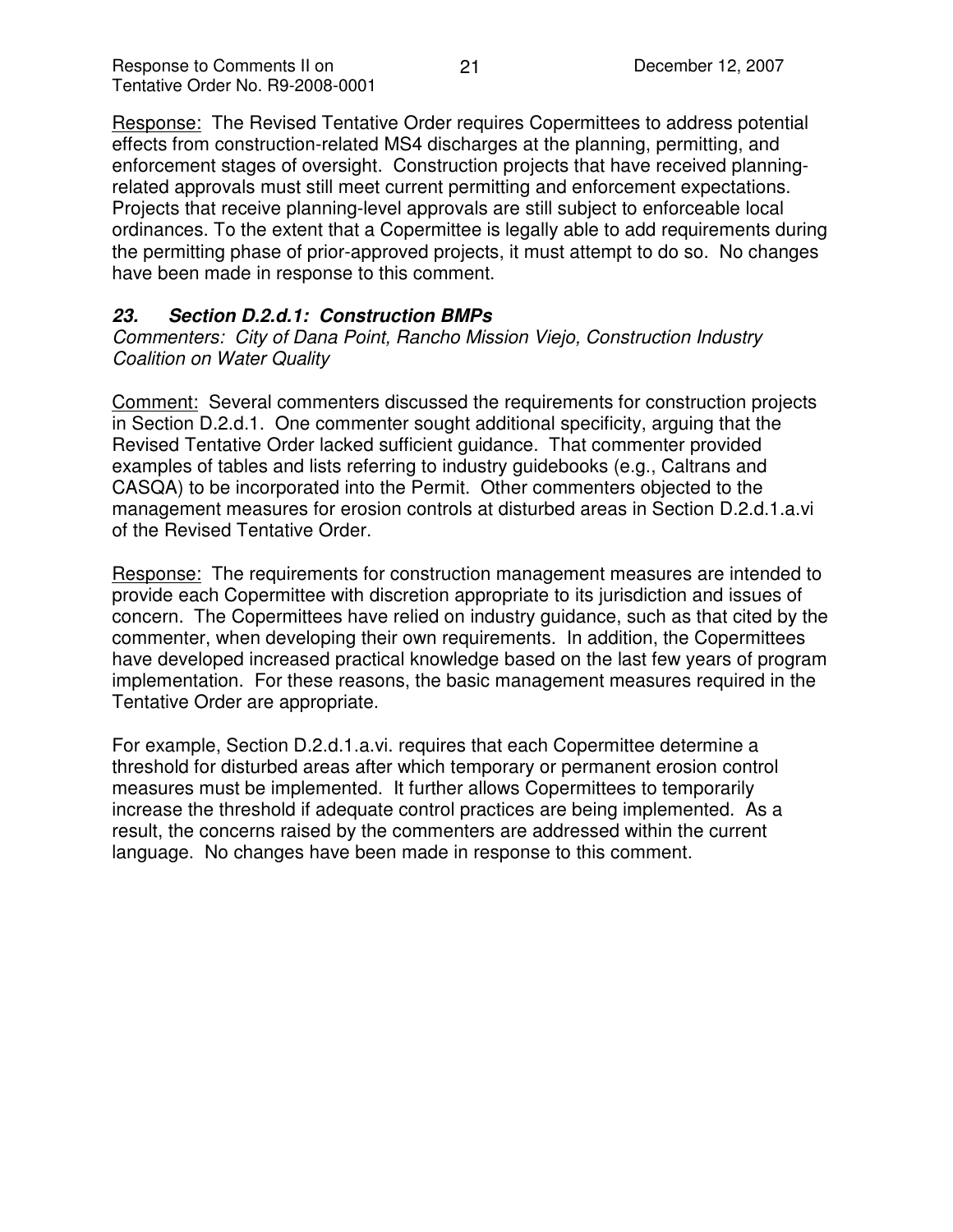## *24. Section D.2.d.1.c.i: Active Sediment Controls*

*Commenters: Building Industry Association of Orange County and Building Industry Legal Defense Fund, Rancho Mission Viejo, Construction Industry Coalition on Water Quality*

Comment: Several comments restated general and specific concerns with requirements for the use of active (formerly termed "advanced") sediment treatment (Section D.2.d.1.c.i). Commenters generally are opposed to the requirement related to the use of active treatment systems, though some comments misinterpret the actual requirement. Some commenters are concerned that chemicals used in active treatment systems pose a threat to receiving waters. Others suggest that the Permit include specific alternatives to be used in place of active treatment systems.

Response: These comments were considered previously and addressed in Response No. 37 of RTC 1. The Revised Tentative Order allows each Permittee to establish the conditions under which it would require the use of active treatment. Such conditions include the ineffectiveness of other BMPs and the condition of receiving waters. Therefore, the concerns expressed by commenters are misplaced. No revisions have been made to this section other than replacing the term "advanced" with "active."

## *25. Section D.2.g: Reporting of Non-Compliant Sites*

*Commenters: City of Dana Point*

Comment: One commenter stated that it prefers language in the existing Permit (Order No. R9-2002-01) regarding when the Copermittees must notify the Regional Board about non-compliant construction sites.

Response: The Tentative Order requires notification when a Copermittee issues a stop work order or takes another high level enforcement action related to storm water violations at a construction site. The current MS4 Permit requires that notification proceed when a Copermittee determines a non-compliant site poses a threat to human or environmental health. The Tentative Order improves clarity regarding when notification is required. No changes have been made in response to this comment.

### *26. Section D.3.a.4: Flood Control Structures*

*Commenters: City of Aliso Viejo, City of Lake Forest*

Comment: Commenters sought clarification that only municipalities that own flood control structures are subject to the requirements pertaining to such devices (Section d.3.a.4).

Response: As stated in Response No. 42 of RTC 1, each Copermittee must meet the requirements of the Tentative Order for its structural flood control devices. The Regional Board expects that the Flood Control District and other Copermittees will communicate with each other regarding structures owned by the District that serve other municipalities. No changes have been made in response to this comment.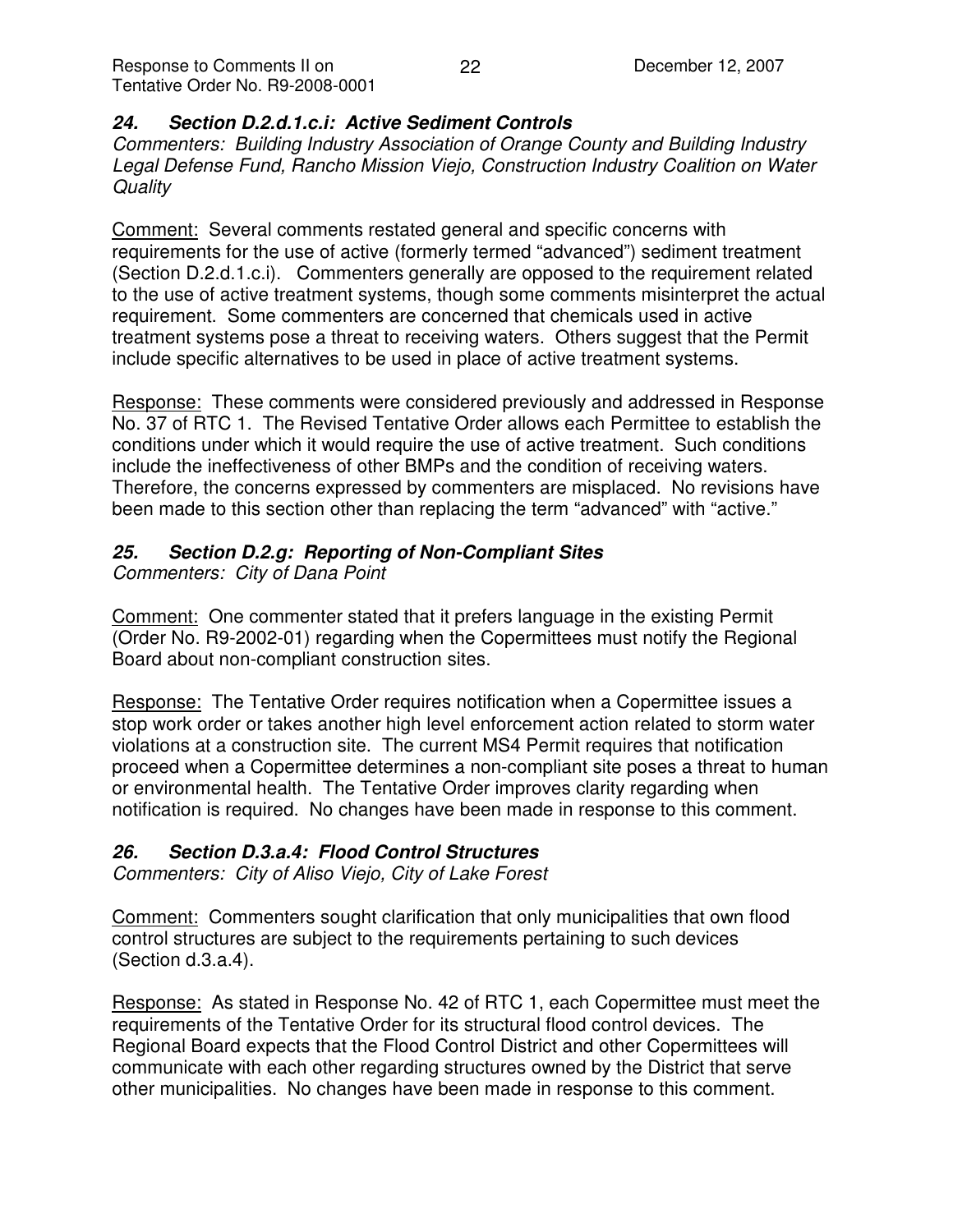# *27. Section D.3.b.3: Mobile Businesses*

*Commenter: City of Dana Point*

Comment: The State Division of Labor Standards Enforcement requires registration of car washing businesses. Because many of the cities currently do not require registration, this may be a good opportunity for the State to regulate, educate and enforce environmental protection requirements or share information regarding these businesses.

Response: According to State Division of Labor Standards, the registration requirement applies only to stationary or mobile car washing businesses that provide car washing and polishing as a primary service and employ at least one person for labor code and industrial welfare purposes. For this reason, the Division may serve as a good, if incomplete, resource for Copermittees. As part of the Division's registration process, applicable businesses must demonstrate that they have complied with local requirements including water quality requirements to the extent that the Division is aware that such requirements exist. For this reason, Copermittees are encouraged to work with the Division to make sure that their information remains updated. No changes have been made in response to this comment.

# *28. Section D.4: Illicit Discharge Detection and Elimination*

*Commenters: City of Aliso Viejo, City of Lake Forest, City of Laguna Hills, City of Mission Viejo*

Comment: With respect to prevention of and response to sewer spills, two municipalities suggested that in cases where special districts own and operate sanitary sewers, Copermittees should simply be required to cooperate with sewer districts.

Response: This comment was addressed in Response No. 50 of RTC 1. Through municipal functions such as planning, permitting, code inspections, and enforcement, municipalities have several avenues to address potential and actual threats from discharges of waste water, regardless of whether the sanitary sewer is operated by a special district. No changes have been made to this section.

Comment: Three Copermittees sought revisions to language in Section D.4.e, D.4.f, and D.4.h to provide more flexibility in the types of responses required by Copermittees to spills.

Response: This general issue was discussed in Responses Nos. 44, 48, 49, and 50 of RTC 1. The Revised Tentative Order provides sufficient flexibility for how Copermittees must respond to incidents.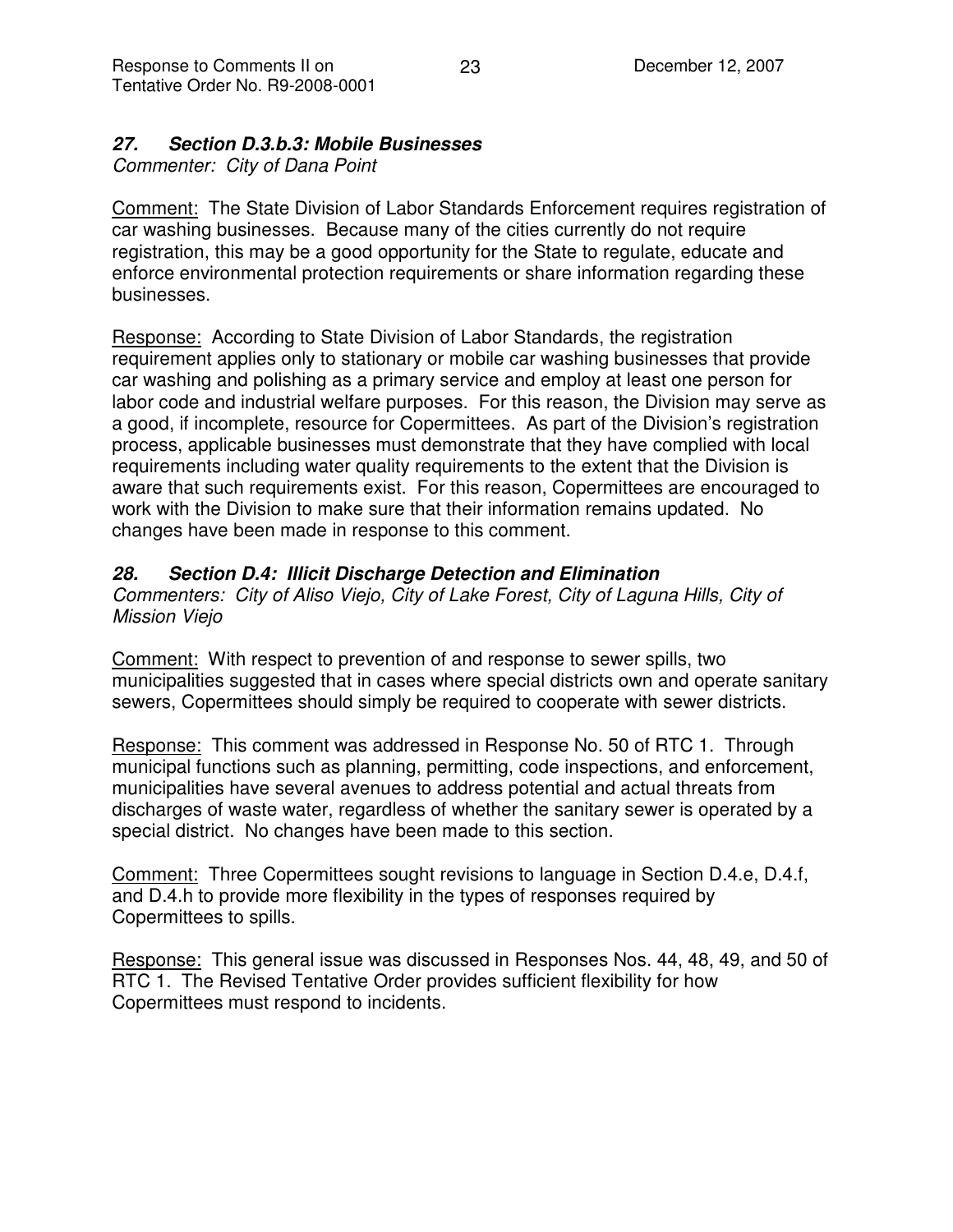Comment: Two Copermittees requested that the Regional Board clarify its expectations for the types of management measures and procedures required in Section D.4.h.1 to prevent, respond to, and contain and clean up sewage and other spills that may discharge into its MS4.

Response: As discussed in Response No. 50 of RTC 1, examples of management measures can be found in Section D.3.a.7 and in the 2007 Drainage Area Management Plan (DAMP) submitted by the Copermittees as part of their Report of Waste Discharge. For instance, the Model Sewage Spill Response Procedure within the DAMP outlines responsible procedures. No changes have been made in response to this comment.

Comment: One Copermittee requested that the language added to section D.4.h.1 in the Revised Tentative Order also be added to Section D.4.h.2. This would add the phrase "implement management measures and procedures" to address spills from private sewer laterals.

Response: Section D.4.h.2 has been revised to add the suggested language.

#### *29. Section E: Watershed Programs*

*Commenters: City of Aliso Viejo*

Comment: One comment asked that further revisions to the watershed urban runoff programs should be made to encourage, rather than require, participation. The same commenter suggested that implementation of the jurisdictional programs is hampered by the complexity of participating in the watershed programs.

Response: Following the earlier round of comments, significant changes were made to the watershed program requirements. Watershed-based programs are necessary to address priority issues in watersheds draining several municipalities, where the sources of the pollution are spread among the municipalities. Based on the information presented at meetings of the Aliso Creek Watershed Copermittees, participation in watershed programs has facilitated the ability of municipalities to implement jurisdictional programs. No further changes have been made to this section.